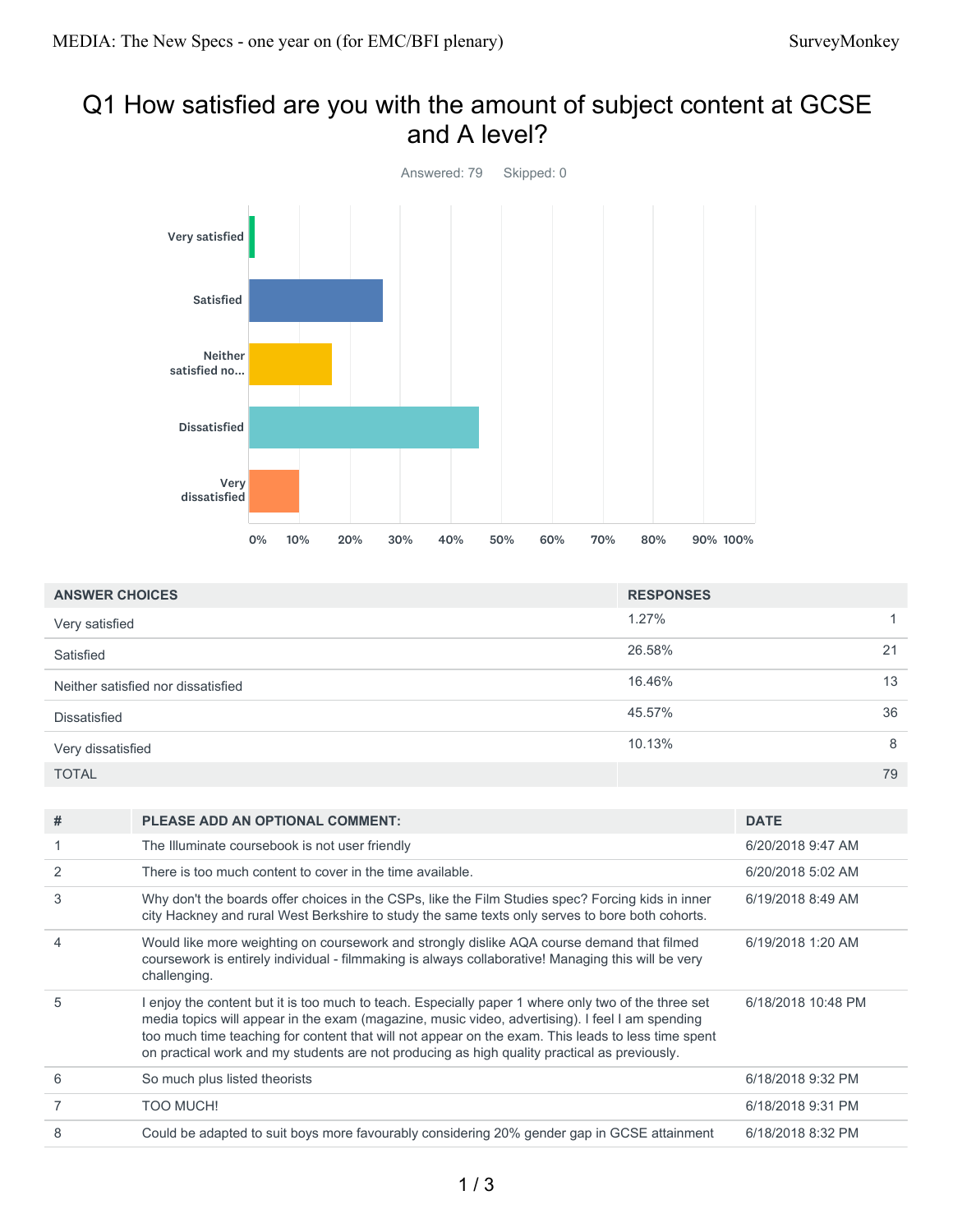| 9  | Too prescriptive                                                                                                                                                                                                                                                                                                                                                                                                                                                                                                                                                                                                                | 6/18/2018 6:34 PM  |
|----|---------------------------------------------------------------------------------------------------------------------------------------------------------------------------------------------------------------------------------------------------------------------------------------------------------------------------------------------------------------------------------------------------------------------------------------------------------------------------------------------------------------------------------------------------------------------------------------------------------------------------------|--------------------|
| 10 | There is just a lot to get through                                                                                                                                                                                                                                                                                                                                                                                                                                                                                                                                                                                              | 6/14/2018 7:13 PM  |
| 11 | It is very prescriptive and hence very restrictive                                                                                                                                                                                                                                                                                                                                                                                                                                                                                                                                                                              | 6/13/2018 11:35 AM |
| 12 | Too much - particularly at gcse                                                                                                                                                                                                                                                                                                                                                                                                                                                                                                                                                                                                 | 6/12/2018 6:30 PM  |
| 13 | I think/hope it will be manageable. Difficult for weaker students but they're well trained at gcse to<br>learn a lot of content so latch on to that early.                                                                                                                                                                                                                                                                                                                                                                                                                                                                      | 6/12/2018 2:09 PM  |
| 14 | A Level - It is so bitty and extensive that it is quite difficult to get through the subject matter in the<br>two years. As the range of topics is so diverse, it is the case that students are not already familiar<br>with certain medias (e.g. video games, newspapers) so teaching of the background of the medias<br>is necessary on top of the knowledge and understanding needed for the exam. It's a shame there<br>isn't as much coursework as many of the students who chose this subject in the past were more<br>creative than academic. I feel the previous spec prepared the students more for a career in media. | 6/12/2018 10:40 AM |
| 15 | A lot to cover initially, but allows for a spiral curriculum well where you can come back to key<br>theories/ skills                                                                                                                                                                                                                                                                                                                                                                                                                                                                                                            | 6/10/2018 8:37 AM  |
| 16 | Too many set texts so lacking depth.                                                                                                                                                                                                                                                                                                                                                                                                                                                                                                                                                                                            | 6/9/2018 9:23 PM   |
| 17 | Way too much And uninspiring.                                                                                                                                                                                                                                                                                                                                                                                                                                                                                                                                                                                                   | 6/9/2018 8:20 PM   |
| 18 | Like the breadth but too much content to cover                                                                                                                                                                                                                                                                                                                                                                                                                                                                                                                                                                                  | 6/9/2018 5:43 PM   |
| 19 | Far too much breadth to cover in time allowed and not time for depth of study                                                                                                                                                                                                                                                                                                                                                                                                                                                                                                                                                   | 6/9/2018 2:11 PM   |
| 20 | Far too much to cover. The students are very stressed.                                                                                                                                                                                                                                                                                                                                                                                                                                                                                                                                                                          | 6/9/2018 12:13 PM  |
| 21 | While I appreciate much of this comes from Ofqual there is much too much content to do in the<br>appropriate levels of detail. An example of this is in Eduqas' choice of Pride where students, juding<br>by the guidance provided are expected to identify intersection feminism from the phrase "Failed by<br>feminism" which is rather difficult for high level students, especially when young boys frequently<br>have worryingly confused messages about feminism, unpacking that one sell line requires more<br>lesson time than I was provided by my HOD and that's just one example!                                    | 6/9/2018 11:44 AM  |
| 22 | No problem with the board, they have been great, but there is just way too much content both at A<br>Level and GCSE. Also hate that there is so little choice in terms of texts.                                                                                                                                                                                                                                                                                                                                                                                                                                                | 6/9/2018 7:49 AM   |
| 23 | Way too set-text heavy/ too much to cover                                                                                                                                                                                                                                                                                                                                                                                                                                                                                                                                                                                       | 6/9/2018 7:29 AM   |
| 24 | They lost complete interest in Late Night Women's Hour. The sheer amount of content resulted in<br>many lecture style lessons rather than creative two way discussions.                                                                                                                                                                                                                                                                                                                                                                                                                                                         | 6/9/2018 6:29 AM   |
| 25 | Too much to cover, making our dept anxious about delivery and makes us get frustrated when<br>students find it hard to understand concepts quickly.                                                                                                                                                                                                                                                                                                                                                                                                                                                                             | 6/9/2018 6:01 AM   |
| 26 | Too many industries let alone texts                                                                                                                                                                                                                                                                                                                                                                                                                                                                                                                                                                                             | 6/8/2018 10:25 PM  |
| 27 | Far too much                                                                                                                                                                                                                                                                                                                                                                                                                                                                                                                                                                                                                    | 6/8/2018 9:29 PM   |
| 28 | More SAMS papers would be helpful                                                                                                                                                                                                                                                                                                                                                                                                                                                                                                                                                                                               | 6/8/2018 8:12 PM   |
| 29 | Only the amount! Content very interesting                                                                                                                                                                                                                                                                                                                                                                                                                                                                                                                                                                                       | 6/8/2018 7:51 PM   |
| 30 | I just seem to have been able to teach the whole A-level really quickly making me think there's<br>isn't enough content.                                                                                                                                                                                                                                                                                                                                                                                                                                                                                                        | 6/8/2018 7:11 PM   |
| 31 | Too much content especially for weaker ability student - its just learning facts that they will need to<br>spit out for the exam (Component 1 - I have not started Component 2 yet)                                                                                                                                                                                                                                                                                                                                                                                                                                             | 6/8/2018 7:07 PM   |
| 32 | Seems a lot a first but is quite manageable                                                                                                                                                                                                                                                                                                                                                                                                                                                                                                                                                                                     | 6/8/2018 6:21 PM   |
| 33 | Quite a lot to cover in the given time.                                                                                                                                                                                                                                                                                                                                                                                                                                                                                                                                                                                         | 6/8/2018 4:29 PM   |
| 34 | too many texts to get through in AS                                                                                                                                                                                                                                                                                                                                                                                                                                                                                                                                                                                             | 6/8/2018 2:38 PM   |
| 35 | I feel that the content is narrowly focused on a few topics and doesn't give the teacher scope to<br>pick a range of topics. Also, many topics for A-level require political contextual knowledge not<br>common for teenagers to have.                                                                                                                                                                                                                                                                                                                                                                                          | 6/8/2018 2:10 PM   |
| 36 | Too many CSPs to get through with AQA GCSE content                                                                                                                                                                                                                                                                                                                                                                                                                                                                                                                                                                              | 6/8/2018 2:05 PM   |
| 37 | It's a whole lot of content to cover in ever increasingly less teaching time                                                                                                                                                                                                                                                                                                                                                                                                                                                                                                                                                    | 6/8/2018 1:04 PM   |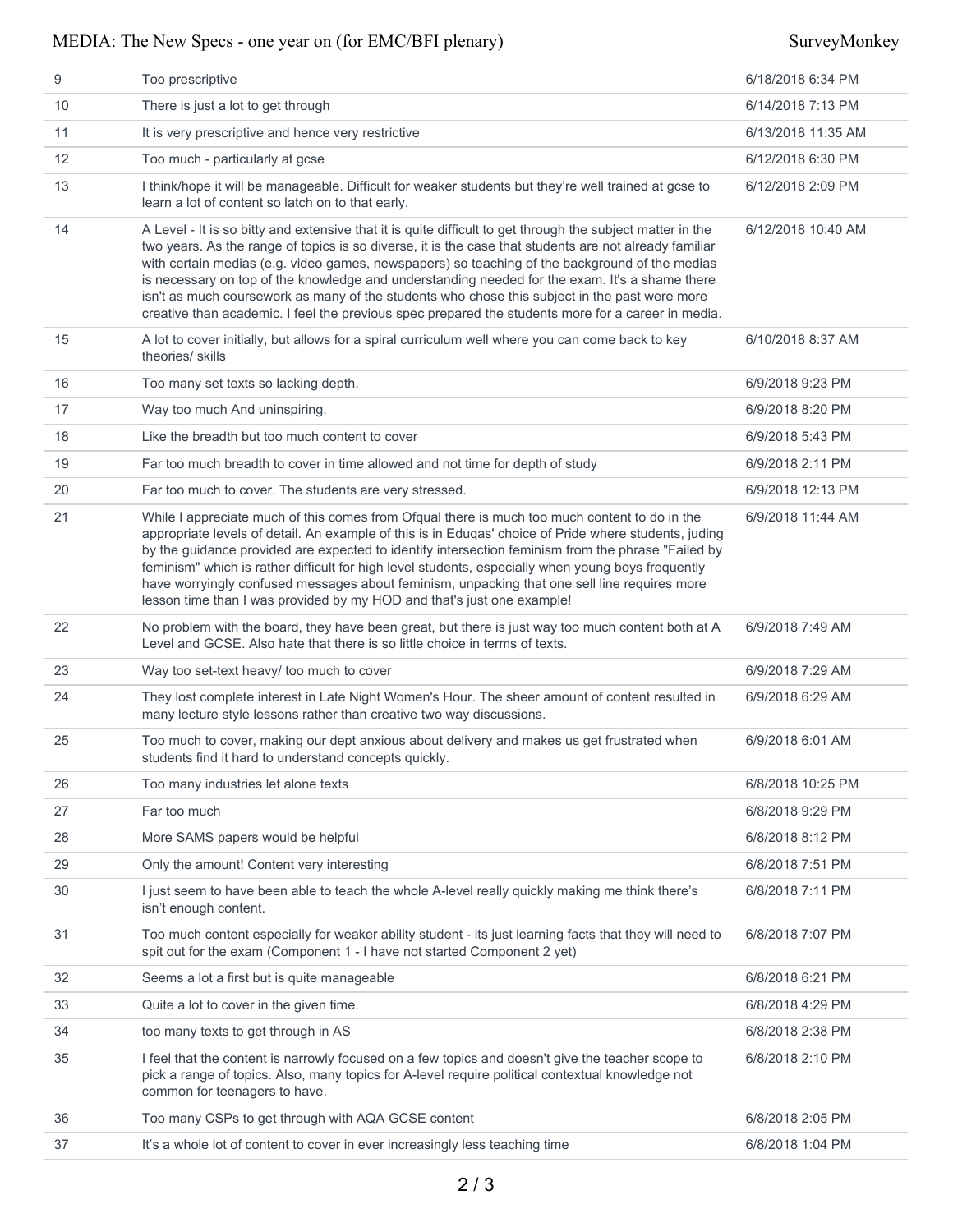| 38 | We feel that there is just a little too much - 7 at a push (different topics at A Level) would be ok - 9<br>plus NEA is rather too much. Our students agree with this.                                                                                                                                                                                                                                                                                   | 6/8/2018 12:30 PM |
|----|----------------------------------------------------------------------------------------------------------------------------------------------------------------------------------------------------------------------------------------------------------------------------------------------------------------------------------------------------------------------------------------------------------------------------------------------------------|-------------------|
| 39 | Too many texts to cover at both A-level & GCSE, particularly an issue for low able students at<br>GCSE.                                                                                                                                                                                                                                                                                                                                                  | 6/8/2018 11:00 AM |
| 40 | There really is far too much. Some areas (like film industry) are so wide that the time advised by<br>the exam board in their proposed LTP does not allow for any depth. Students are in danger of<br>being a jack of all trades and master of none.                                                                                                                                                                                                     | 6/8/2018 10:46 AM |
| 41 | The content is irrelevant for Media Studies, which is meant to be a contemporary study! The<br>content is far too historical. Previously my exam board would not let centers use texts which were<br>more than 5 years old. This is how it should be. What my students will do with adverts from the<br>1950s and TV shows from the early 2000's baffles me. The very essence and heart of the subject<br>has been ripped out due to the Govian reforms. | 6/8/2018 10:32 AM |
| 42 | Too content heavy                                                                                                                                                                                                                                                                                                                                                                                                                                        | 6/8/2018 10:04 AM |
| 43 | Too much to cover in the time frame which means less time to go into anything in any real depth<br>Discussions and debates are harder to engage with because of everything we need to cover                                                                                                                                                                                                                                                              | 6/8/2018 10:00 AM |
| 44 | I find the CTEC level 3 course gives students an abundance of knowledge but it is a lot of content<br>for students who are low ability and work better on coursework.                                                                                                                                                                                                                                                                                    | 6/8/2018 9:47 AM  |
| 45 | Complete imbalance of academic analysis to practical skills. Sending my Y13 on old spec off with<br>amazing filming & editing skills, ready to show off to the industry. This time next year will not be<br>the same, no time to fail and learn practical skills.                                                                                                                                                                                        | 6/7/2018 9:35 PM  |
| 46 | I think that the close study products are clear. The course is helpful for focused teaching. I would<br>like a couple of wider questions on the exam paper so students can bring their knowledge of<br>current issues/ debates/ productsin the Media to the table. I liked the 'unseen' product in the<br>legacy spec which enabled this.                                                                                                                | 6/7/2018 2:29 PM  |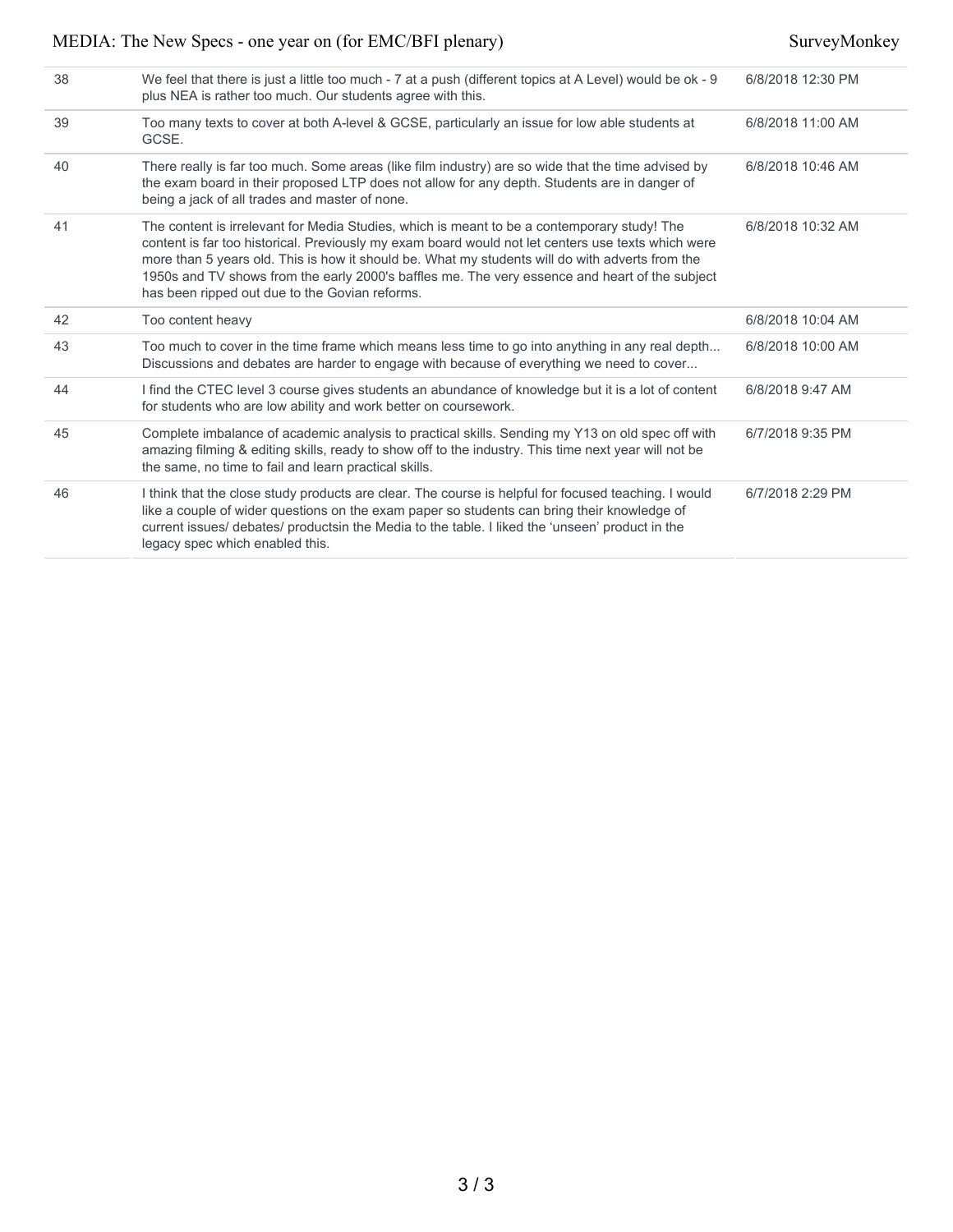## Q2 How engaged are your students with the named texts from the exam board?



| <b>ANSWER CHOICES</b>          | <b>RESPONSES</b> |                |
|--------------------------------|------------------|----------------|
| Very engaged                   | 1.27%            |                |
| Engaged                        | 41.77%           | 33             |
| Neither engaged nor disengaged | 29.11%           | 23             |
| Disengaged                     | 26.58%           | 21             |
| <b>Disaffected</b>             | 1.27%            | $\overline{1}$ |
| <b>TOTAL</b>                   |                  | 79             |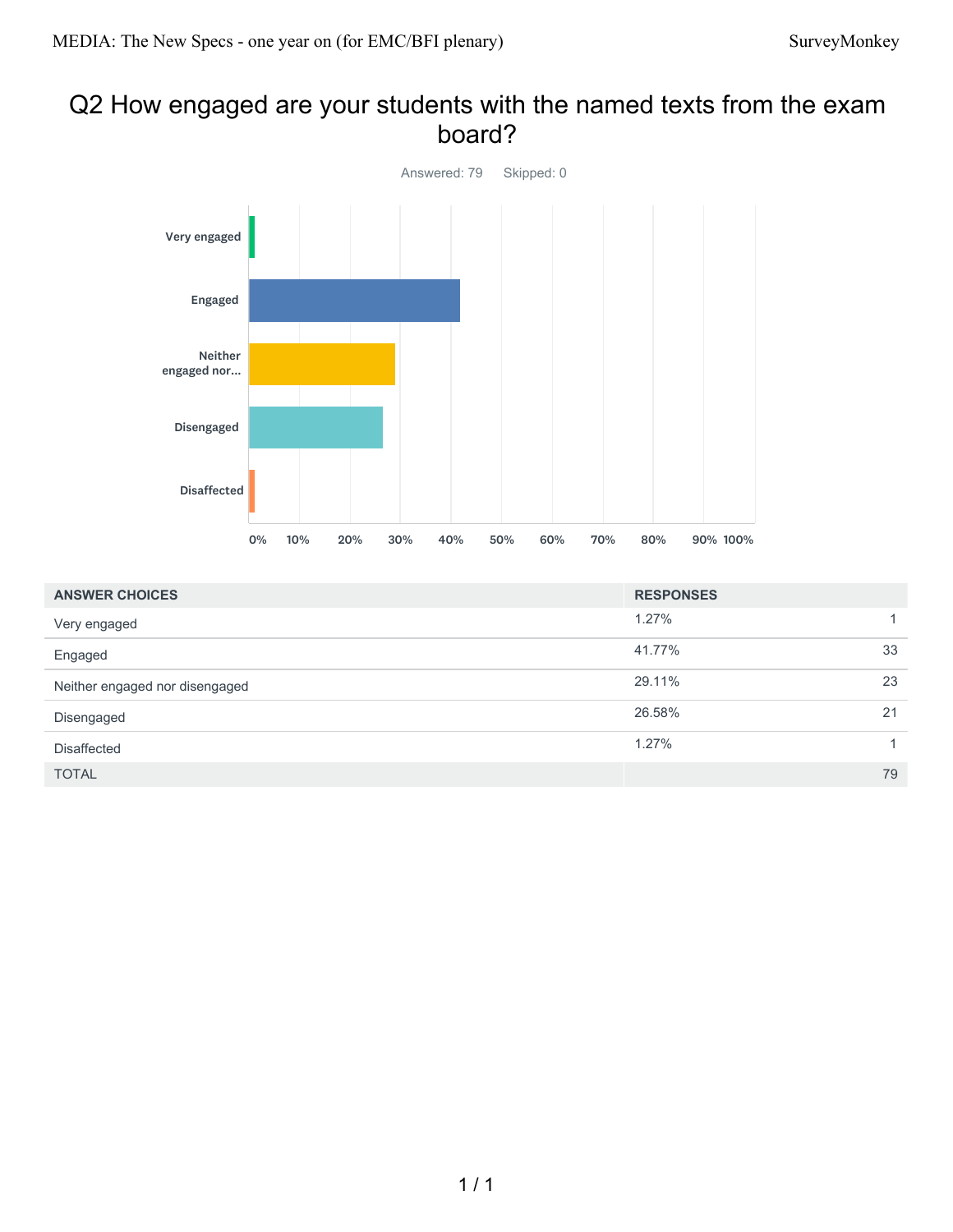## Q3 Do you feel that students have a broader or better understanding of the media or of film as a result of the new specifications?



| <b>ANSWER CHOICES</b> | <b>RESPONSES</b> |    |
|-----------------------|------------------|----|
| Yes                   | 53.85%           | 42 |
| <b>No</b>             | 46.15%           | 36 |
| Total Respondents: 78 |                  |    |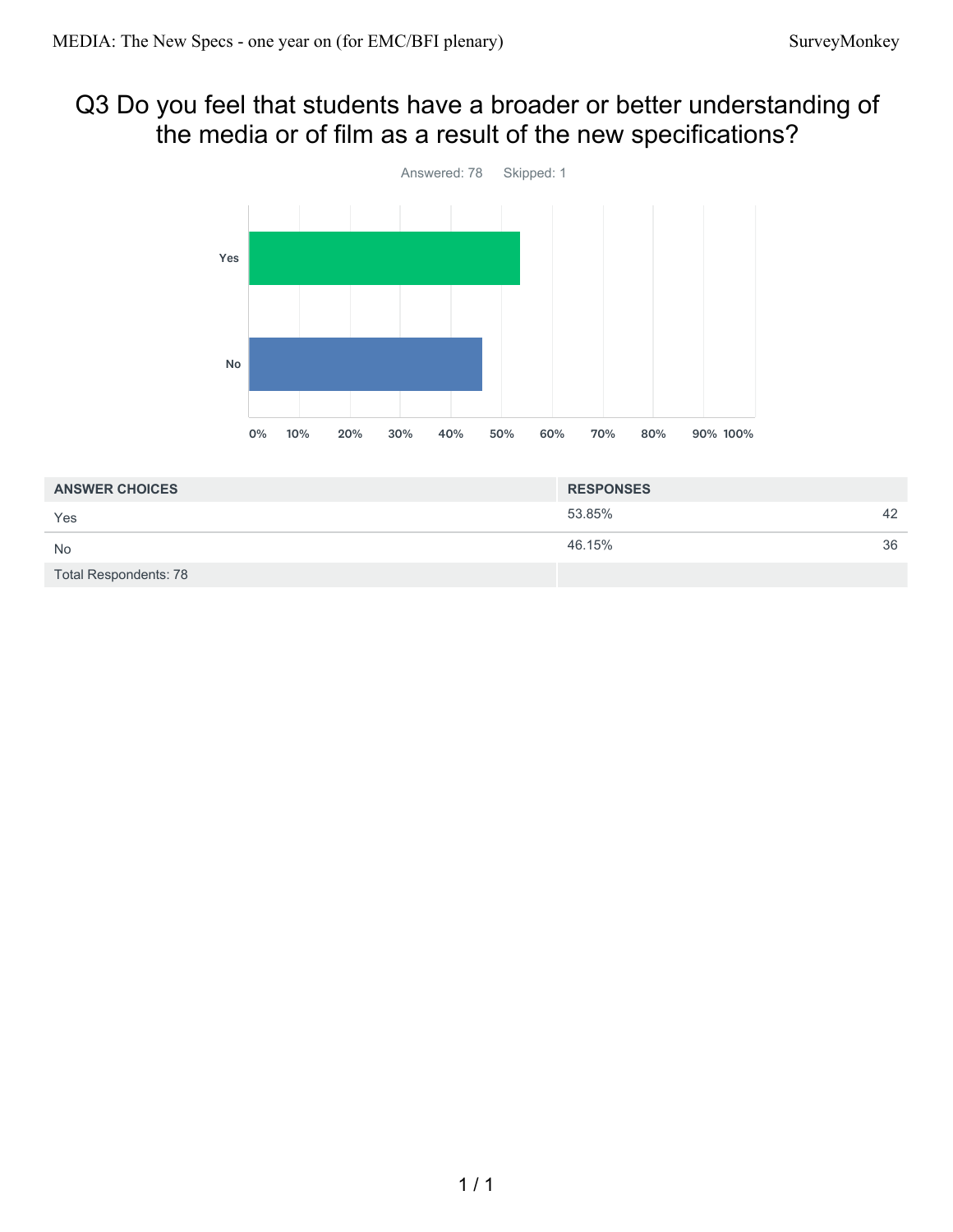## Q4 How confident are your students sitting their AS or mock GCSE and A level exams.



| <b>ANSWER CHOICES</b> | <b>RESPONSES</b> |                |
|-----------------------|------------------|----------------|
| Extremely confident   | $0.00\%$         | $\overline{0}$ |
| Very confident        | 2.53%            | 2              |
| Somewhat confident    | 49.37%           | 39             |
| Not so confident      | 32.91%           | 26             |
| Not at all confident  | 13.92%           | 11             |
| Flailing              | 1.27%            | 1              |
| <b>TOTAL</b>          |                  | 79             |

| # | <b>PLEASE ADD AN OPTIONAL COMMENT</b>                                                                                                                                                                                                                               | <b>DATE</b>       |
|---|---------------------------------------------------------------------------------------------------------------------------------------------------------------------------------------------------------------------------------------------------------------------|-------------------|
|   | They struggled to answer the question being asked They struggled to finish the exam. Far too<br>much content Too much content makes focusing the revision really complicated                                                                                        | 6/20/2018 9:47 AM |
| 2 | With a lack of SAMs available this year, we have had to 'guess' at the sorts of questions and texts<br>that may come up - students have felt this uncertainty too, therefore, going into the exam, they<br>have felt concerned and not as confident as they should. | 6/20/2018 5:02 AM |
|   | Very little specimen material (questions) available. Just one single specimen paper at A level.                                                                                                                                                                     | 6/19/2018 2:30 PM |
|   | Historically, students took this course because it was a chance to be creative. Now they sit and<br>learn theorists. We are pulling A level Media in favour of the T level next year.                                                                               | 6/19/2018 8:49 AM |
|   | They did fine all things considered.                                                                                                                                                                                                                                | 6/19/2018 1:20 AM |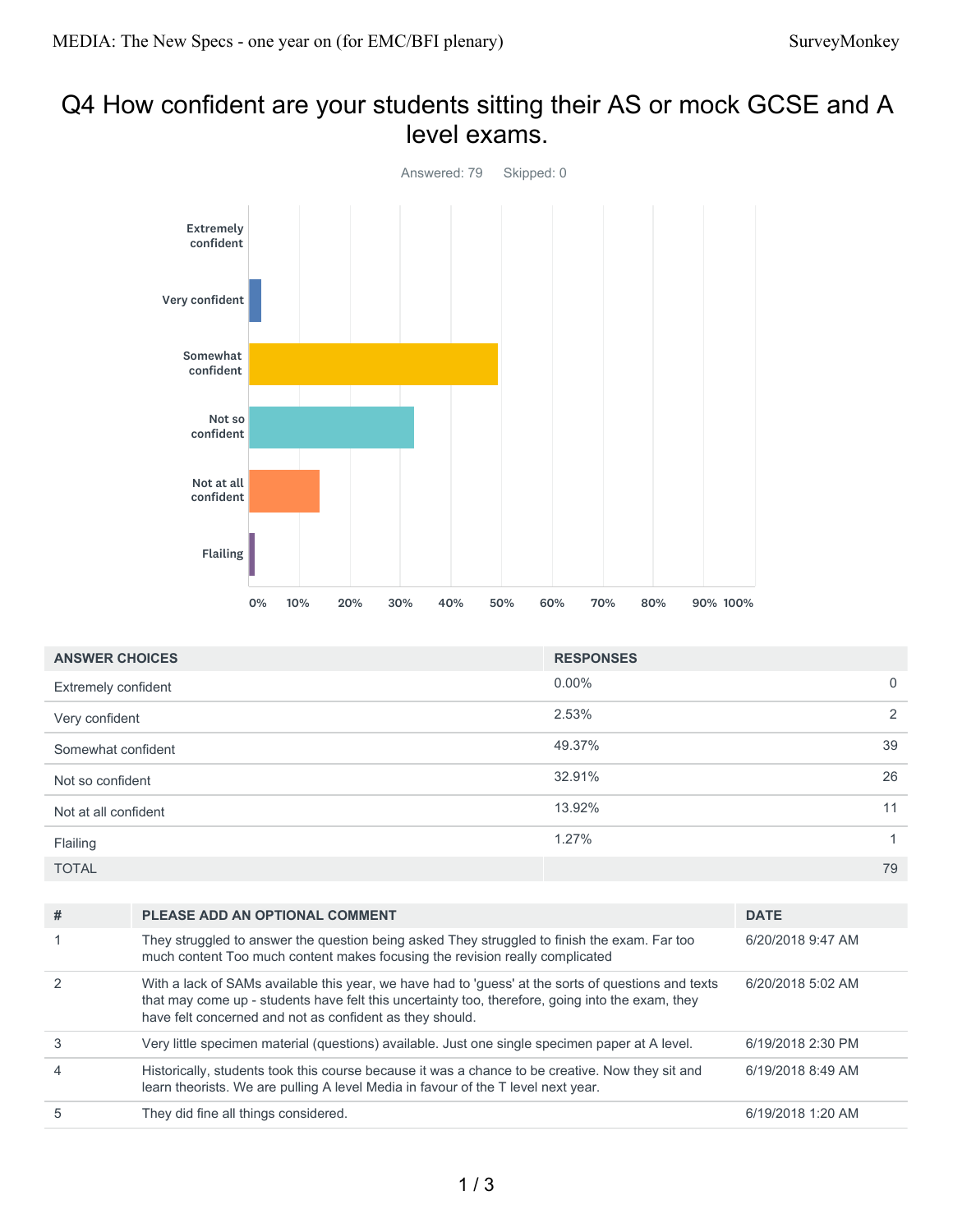| 6  | It has been difficult to judge what the exam board want from the exam. The students have found<br>the exam approach of many small mark questions difficult to manage than previously where there<br>had been questions of 25 or 50 marks for essay style responses.                                                                                  | 6/18/2018 10:48 PM |
|----|------------------------------------------------------------------------------------------------------------------------------------------------------------------------------------------------------------------------------------------------------------------------------------------------------------------------------------------------------|--------------------|
| 7  | Eduqas spec is really bitty and students haven't got a clue which bit is in which paper. I'm<br>switching to OCR!                                                                                                                                                                                                                                    | 6/18/2018 9:31 PM  |
| 8  | We have delivered GCSE Media for 6 years but this is our first time of offering AS and A Level.<br>We've found the course materials very comprehensive and we're cautiously optimistic that we're<br>on the right lines - the results in August will be interesting. The text book has been very useful, as<br>have the materials created by Eduqas. | 6/18/2018 8:24 PM  |
| 9  | We have covered topics but so much to remember.                                                                                                                                                                                                                                                                                                      | 6/14/2018 7:13 PM  |
| 10 | Hard to prepare them for the surprise element.                                                                                                                                                                                                                                                                                                       | 6/12/2018 2:09 PM  |
| 11 | We have not had students sitting external examinations yet. This may change by next summer<br>and may depend on support from OCR in terms of exemplars and advice about depth of answers<br>are necessary to achieve the top marks.                                                                                                                  | 6/12/2018 10:40 AM |
| 12 | They are just about to sit mocks, and are struggling with study skills in general but product fact<br>sheets are great.                                                                                                                                                                                                                              | 6/10/2018 8:37 AM  |
| 13 | Not enough sample papers/exemplars                                                                                                                                                                                                                                                                                                                   | 6/9/2018 5:43 PM   |
| 14 | Eduqas have provided some excellent exemplar resources, but the questions have the potential to<br>be so broad and the mark schemes are incredibly vague. There isn't enough time to cover every<br>film in the depth that could potentially be needed and I worry that this will cause them problems.                                               | 6/9/2018 1:09 PM   |
| 15 | Many students were very stressed though sadly this seems to be the current norm in teaching.                                                                                                                                                                                                                                                         | 6/9/2018 11:44 AM  |
| 16 | Just to give some background to the last few questions - in spite of serious reservations about<br>both new specs, one thing they do is give students a more in depth knowledge of the subject.<br>Students have been less confident in mocks than in the past, to be expected perhaps with very<br>much more difficult specs.                       | 6/9/2018 7:49 AM   |
| 17 | They have been prepared well- I have a great team: we have made it engaging for the students<br>who, sadly, do not have any experience of other specs/ previous course!                                                                                                                                                                              | 6/9/2018 7:29 AM   |
| 18 | Just starting to prep them.                                                                                                                                                                                                                                                                                                                          | 6/9/2018 7:09 AM   |
| 19 | A level students are coping better than GCSE. GCSE are disengaged especially lower ability<br>students. Too much content.                                                                                                                                                                                                                            | 6/9/2018 6:29 AM   |
| 20 | It's probably inevitable in the first year of delivery, especially as specs approved so late, but our<br>delivery has not been as well planned as we would have hoped making it hard for the students to<br>pick out the most important content from all that we've looked at. This amount of content to cover<br>makes this worse.                  | 6/9/2018 6:01 AM   |
| 21 | Too much content for the students to even guess what to start revising                                                                                                                                                                                                                                                                               | 6/8/2018 10:25 PM  |
| 22 | They find it hard to comment on theory applied to specific examples. They also find it hard to<br>analyse in the depth required as they have not done Media at GCSE                                                                                                                                                                                  | 6/8/2018 9:57 PM   |
| 23 | Far too much content, too many theories, no exemplar responses, wordy/tricky questions                                                                                                                                                                                                                                                               | 6/8/2018 9:29 PM   |
| 24 | The high volume of content the students need to know means we have not had a lot (if any) of time<br>to go over and revise topics.                                                                                                                                                                                                                   | 6/8/2018 8:12 PM   |
| 25 | Again such a broad range of products to learn in depth. Also media and film students tend to be<br>less academic in our centre so struggle with so much content                                                                                                                                                                                      | 6/8/2018 7:51 PM   |
| 26 | Too much uncertainty about the length of written response required and how the questions might<br>be worded                                                                                                                                                                                                                                          | 6/8/2018 7:07 PM   |
| 27 | The format is quite accessible.                                                                                                                                                                                                                                                                                                                      | 6/8/2018 6:21 PM   |
| 28 | There was little advice from OCR and few example papers. There were no example answers until<br>after Easter and these were of poor quality. The paper for OCR Media AS was then out of step<br>with every example, especially for the newspaper and Big Issue questions.                                                                            | 6/8/2018 2:10 PM   |
| 29 | A level students are aware of the last minute nature of the spec and that grades/boundaries etc<br>are not clearly defined                                                                                                                                                                                                                           | 6/8/2018 2:05 PM   |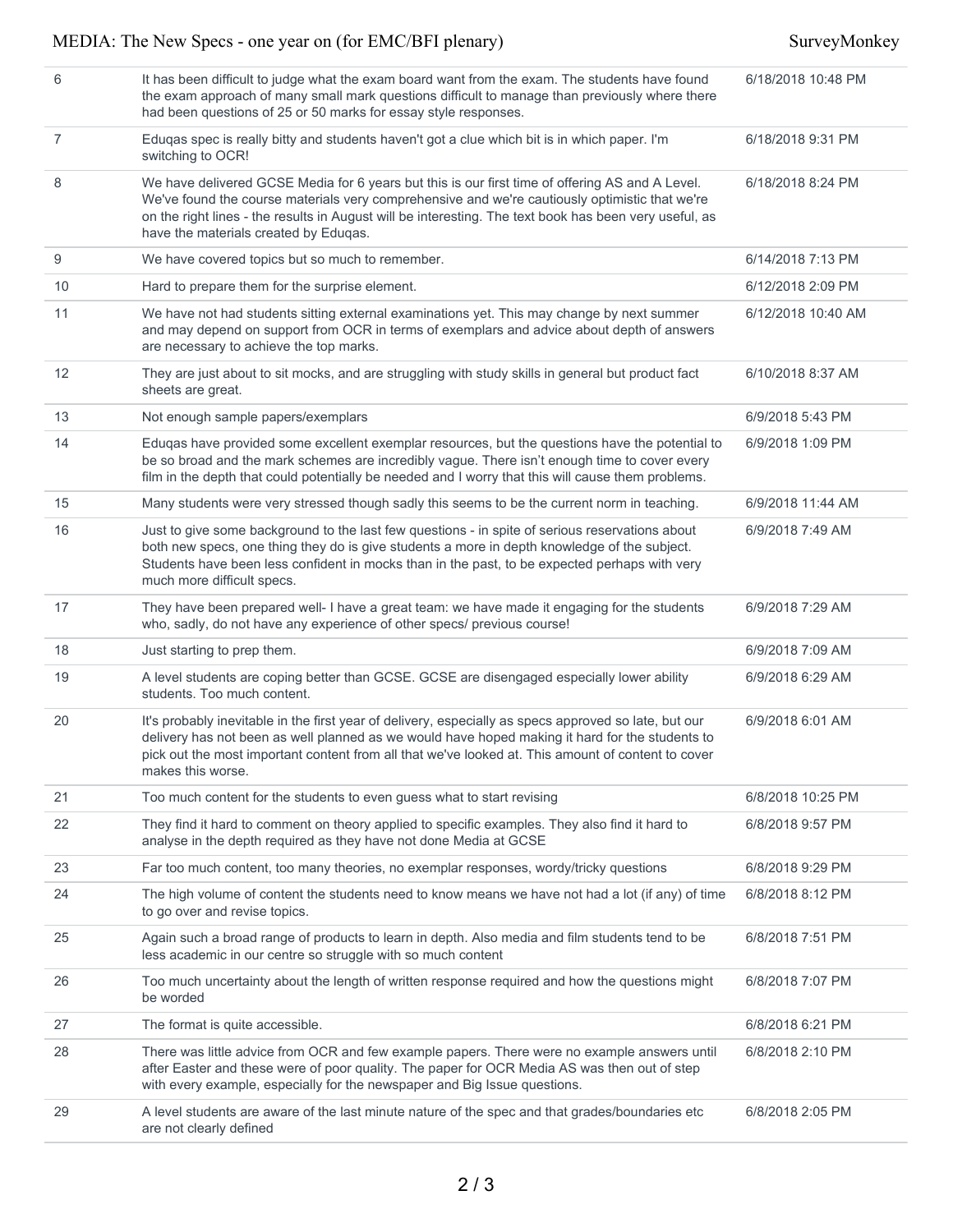| 30 | With no idea of grade boundaries and no real A level exemplars and quite generic level<br>descriptions we can not really help them know What will be rewarded and to what extent-so much<br>content and theory for very broad SAM questions       | 6/8/2018 1:04 PM  |
|----|---------------------------------------------------------------------------------------------------------------------------------------------------------------------------------------------------------------------------------------------------|-------------------|
| 31 | There is such a lot to cover. Weaker students are disadvantaged. The very unpredictable nature of<br>the papers means both staff and students are suffering high levels of anxiety.                                                               | 6/8/2018 10:34 AM |
| 32 | I think I have covered the content well enough.                                                                                                                                                                                                   | 6/8/2018 10:32 AM |
| 33 | Although it has been harder instilling confidence without much to go one. Currently there is 1<br>sample paper and 1 set of responses to go by (which we have been told are indicative of quality<br>but not in length which doesn't really help) | 6/8/2018 10:00 AM |
| 34 | For a lot of them the exam was hard despite aiming high                                                                                                                                                                                           | 6/8/2018 9:47 AM  |
| 35 | It's a real mix - ALevel more confident, but then they spend more hours a week in media. GCSE I'd<br>say are not so, with 5 contact hours over 2 weeks it is such a squeeze.                                                                      | 6/7/2018 9:35 PM  |
| 36 | Very focused exam and questions. This gives lower ability candidates in particular an opportunity<br>to revise and engage better.                                                                                                                 | 6/7/2018 2:29 PM  |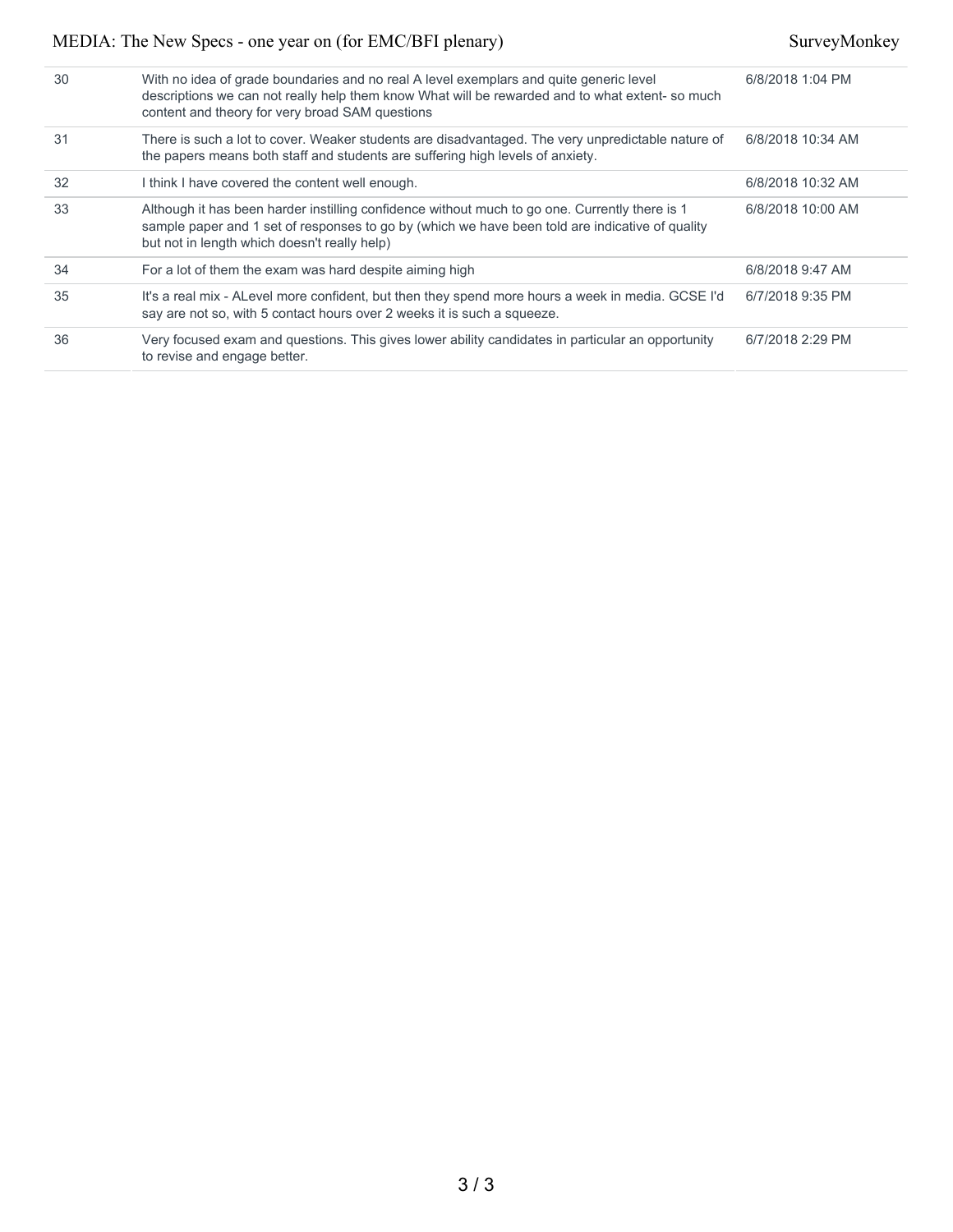## Q5 How confident do you feel that you are qualified to teach the new specifications?



| <b>ANSWER CHOICES</b> | <b>RESPONSES</b> |             |
|-----------------------|------------------|-------------|
| Extremely confident   | 8.86%            | $7^{\circ}$ |
| Very confident        | 29.11%           | 23          |
| Somewhat confident    | 44.30%           | 35          |
| Not so confident      | 16.46%           | 13          |
| Not at all confident  | 1.27%            |             |
| <b>TOTAL</b>          |                  | 79          |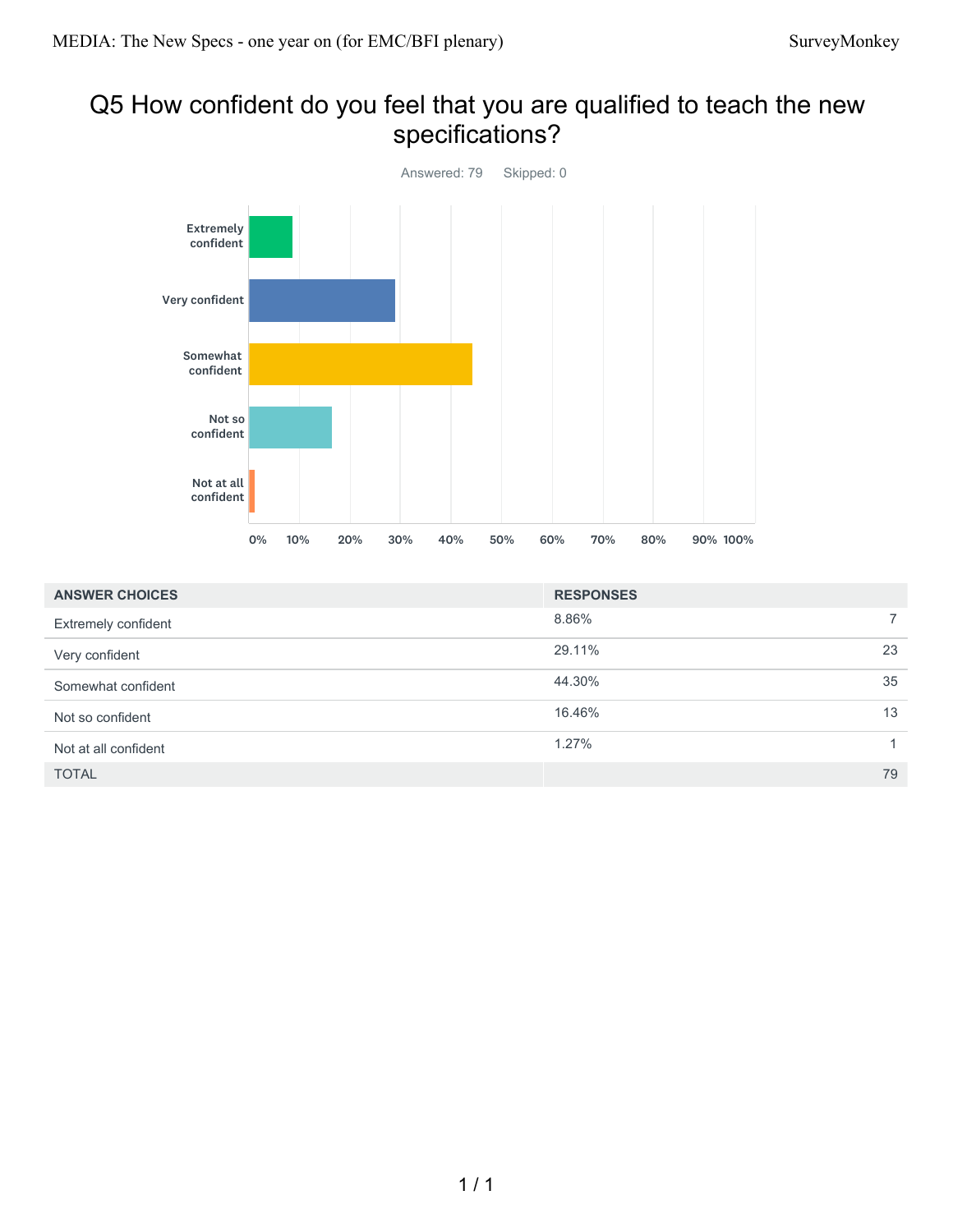# Q6 How satisfied are you with the level of support from the exam boards?



| <b>ANSWER CHOICES</b>              | <b>RESPONSES</b> |             |
|------------------------------------|------------------|-------------|
| Very satisfied                     | 8.97%            | $7^{\circ}$ |
| Satisfied                          | 34.62%           | 27          |
| Neither satisfied nor dissatisfied | 15.38%           | 12          |
| <b>Dissatisfied</b>                | 29.49%           | 23          |
| Very dissatisfied                  | 11.54%           | 9           |
| <b>TOTAL</b>                       |                  | 78          |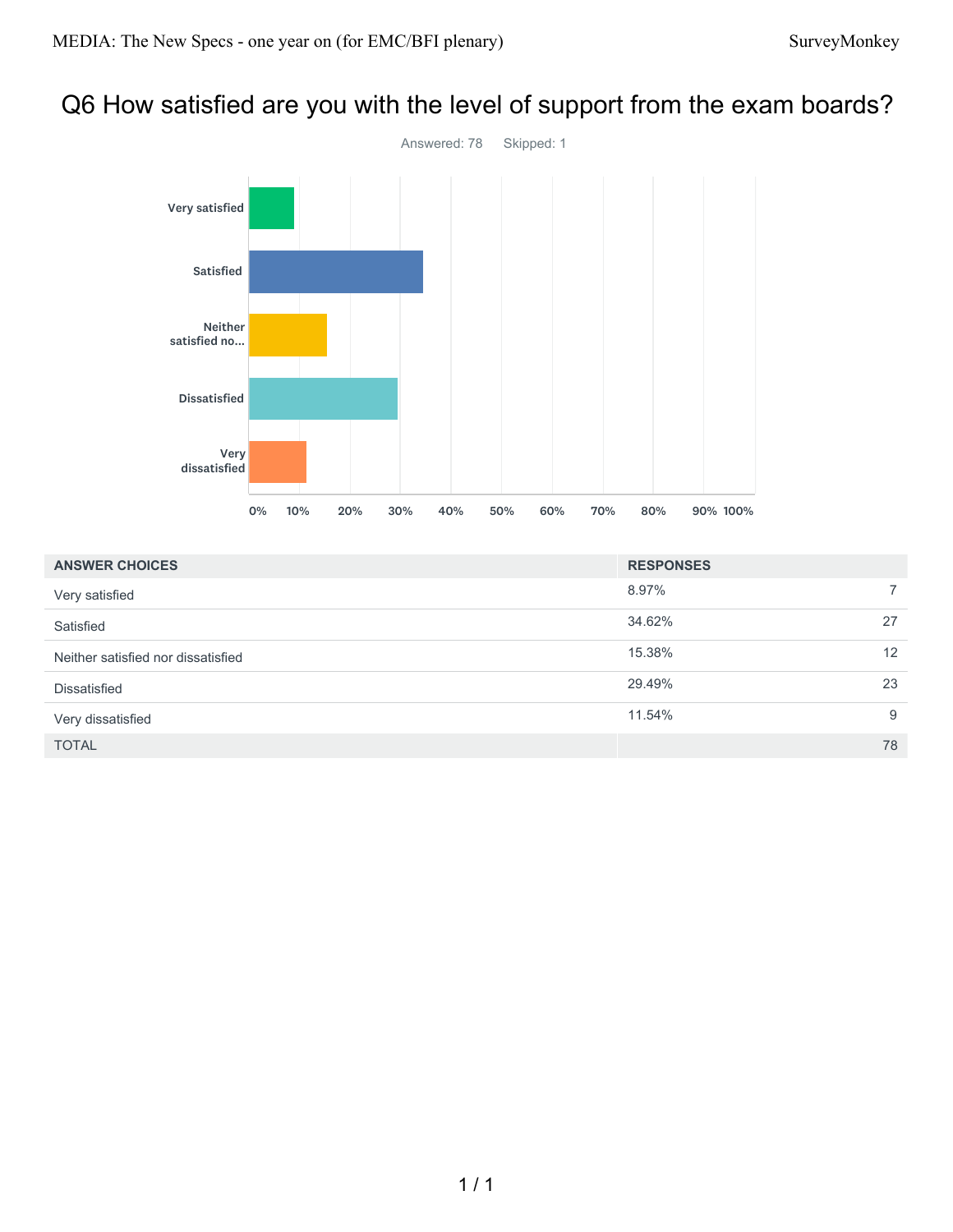## Q7 How satisfied are you with the reduced amount of assessed production work?

![](_page_10_Figure_3.jpeg)

| <b>ANSWER CHOICES</b>           |                                        | <b>RESPONSES</b> |             |             |
|---------------------------------|----------------------------------------|------------------|-------------|-------------|
| Very satisfied                  |                                        | 3.80%            |             | 3           |
| Satisfied                       |                                        | 16.46%           |             | 13          |
|                                 | Neither satisfied nor dissatisfied     | 18.99%           |             | 15          |
| <b>Dissatisfied</b>             |                                        | 44.30%           |             | 35          |
| Very dissatisfied               |                                        | 16.46%           |             | 13          |
| Please add an optional comment: |                                        | $0.00\%$         |             | $\mathbf 0$ |
| <b>TOTAL</b>                    |                                        |                  |             | 79          |
|                                 |                                        |                  |             |             |
| #                               | <b>PLEASE ADD AN OPTIONAL COMMENT:</b> |                  | <b>DATE</b> |             |

There are no responses.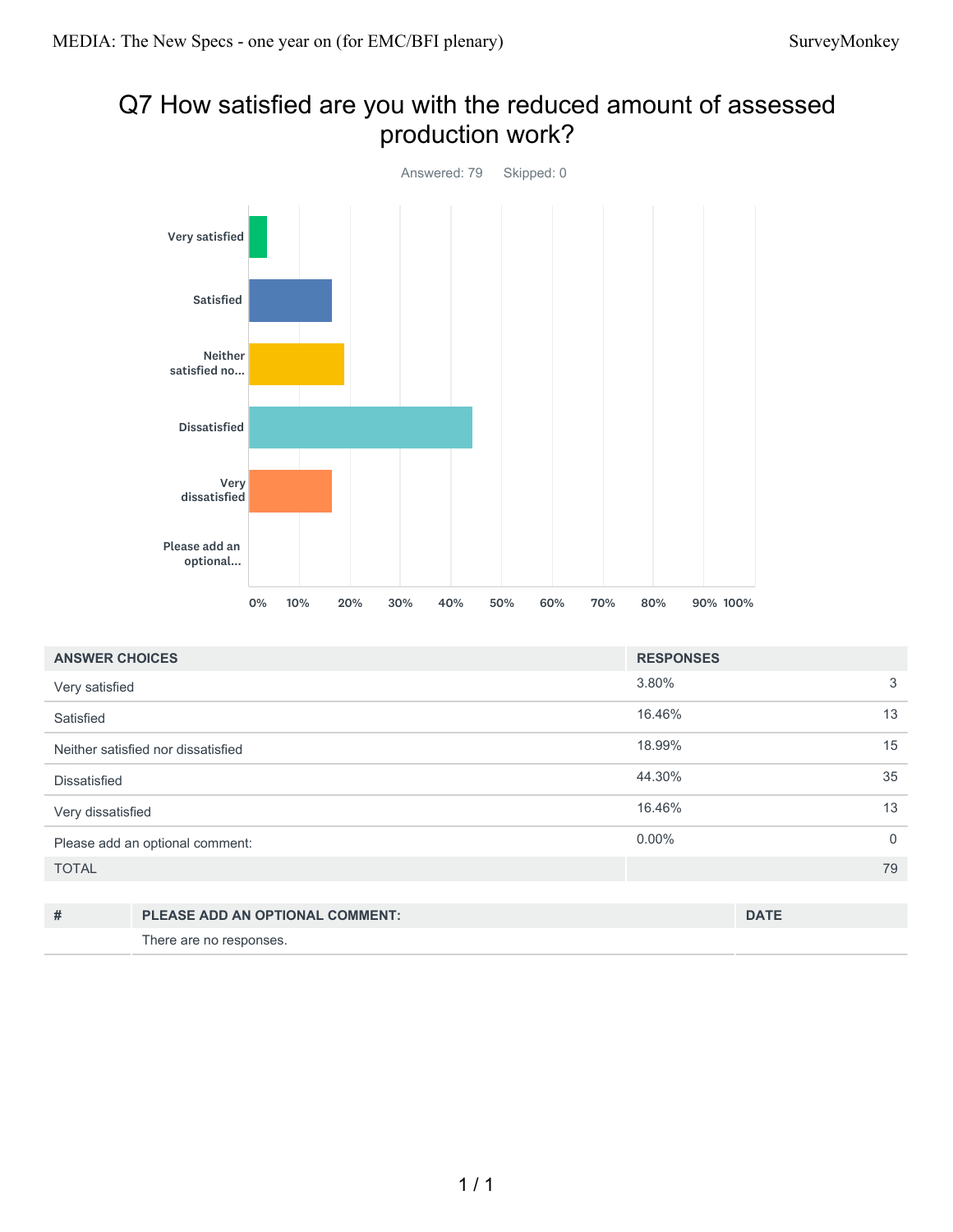# Q8 What impacts – positive or negative – has the reduced amount of coursework had on your classes?

Answered: 73 Skipped: 6

| #              | <b>RESPONSES</b>                                                                                                                                                                                                                                                                                                                                                                                                                                                                                                                          | <b>DATE</b>        |
|----------------|-------------------------------------------------------------------------------------------------------------------------------------------------------------------------------------------------------------------------------------------------------------------------------------------------------------------------------------------------------------------------------------------------------------------------------------------------------------------------------------------------------------------------------------------|--------------------|
| 1              | Impacts students who are not good at exams (BTEC no longer an option as this has exams) Too<br>much coursework for the small %                                                                                                                                                                                                                                                                                                                                                                                                            | 6/20/2018 9:47 AM  |
| 2              | 18 CSPs to be covered in depth alongside a cross media project is a challenge - this means that<br>there is limited time for a full exploration of the content of the course.                                                                                                                                                                                                                                                                                                                                                             | 6/20/2018 5:02 AM  |
| 3              | The briefs allow little creativity and are far too restrictive. They don't offer students the chance to<br>politicise. Music video / music TV show option is awful and offers little in terms of creativity. These<br>options are far too burdensome for an individual student project.                                                                                                                                                                                                                                                   | 6/19/2018 2:30 PM  |
| 4              | Students feel disengaged and homogenised by the incessant bookish learning. They just want to<br>make things                                                                                                                                                                                                                                                                                                                                                                                                                              | 6/19/2018 8:49 AM  |
| 5              | A wider range of topics covered - but I would have preferred to have more coursework tasks.                                                                                                                                                                                                                                                                                                                                                                                                                                               | 6/19/2018 1:20 AM  |
| 6              | Less time spend on practical tasks, even when taking into account teaching exam content with<br>some small practical assignments. Students have seemed less engaged. I have, however enjoyed<br>more teaching contact with the class where previously classes were more independent with<br>practical research and production.                                                                                                                                                                                                            | 6/18/2018 10:48 PM |
| $\overline{7}$ | Students still completing it so we have yet to see                                                                                                                                                                                                                                                                                                                                                                                                                                                                                        | 6/18/2018 9:32 PM  |
| 8              | It hits the less-academic students horribly. Media used to be a subject that allowed high ability<br>students to get the top grades and yet less-academic children could still excel if their creativity or<br>ICT skills were strong. Now, it's yet another fact/theory/analysis based exam for them to struggle in<br>and feel like failures. Yay the English education system                                                                                                                                                          | 6/18/2018 9:31 PM  |
| 9              | Boys achieve more in controlled assessments than in exams                                                                                                                                                                                                                                                                                                                                                                                                                                                                                 | 6/18/2018 8:32 PM  |
| 10             | The increased theory element helps to raise the profile of the subject.                                                                                                                                                                                                                                                                                                                                                                                                                                                                   | 6/18/2018 8:24 PM  |
| 11             | Assessments should be about what you can do, not what you can remember. It means every<br>exam is also marked on your essay skills, not your media skills                                                                                                                                                                                                                                                                                                                                                                                 | 6/18/2018 6:34 PM  |
| 12             | Students changing to the vocational course we offer mid way through                                                                                                                                                                                                                                                                                                                                                                                                                                                                       | 6/17/2018 9:09 AM  |
| 13             | Although the percentage has reduced there is more exam style questions to practice and not<br>always 100% accessible for low attaining students                                                                                                                                                                                                                                                                                                                                                                                           | 6/14/2018 7:13 PM  |
| 14             | It doesn't feel like the amount of coursework has really reduced - just the credit the students<br>receive for it.                                                                                                                                                                                                                                                                                                                                                                                                                        | 6/14/2018 1:51 PM  |
| 15             | It just means we spend more time on the subject content and less on the coursework.                                                                                                                                                                                                                                                                                                                                                                                                                                                       | 6/13/2018 11:35 AM |
| 16             | Less motivated. Bogged down in exam texts.                                                                                                                                                                                                                                                                                                                                                                                                                                                                                                | 6/12/2018 6:30 PM  |
| 17             | Not enough practical work. The briefs unrealistic and relatable to students age group this year.<br>Due to facilities we did print magazine covers and double page spread. Was a bit dull and<br>repeatitive. The brief target audience wasn't realistic for the students age group 18-34 years old?<br>And lifestyle magazine was hard for them to relate to. They kept wanting to do their own interests<br>creeping into it. It had to portray that lifestyle look. Was especially hard for the male target<br>audience to be engaged. | 6/12/2018 5:42 PM  |
| 18             | Not much as we've added a production task every half term to consolidate learning.                                                                                                                                                                                                                                                                                                                                                                                                                                                        | 6/12/2018 2:09 PM  |
| 19             | As above, I think it's a shame that that creative element has been lost. Assessment and marking<br>load has not reduced as we need to continuously assess students in each of the exam unit areas.                                                                                                                                                                                                                                                                                                                                        | 6/12/2018 10:40 AM |
| 20             | Incredible exam pressure on students who are more practical learners hence choosing Media.                                                                                                                                                                                                                                                                                                                                                                                                                                                | 6/11/2018 9:02 PM  |
| 21             | positive. More time to study theorists and other kinds of media outside coursework, giving them a<br>broader experience of media.                                                                                                                                                                                                                                                                                                                                                                                                         | 6/10/2018 8:37 AM  |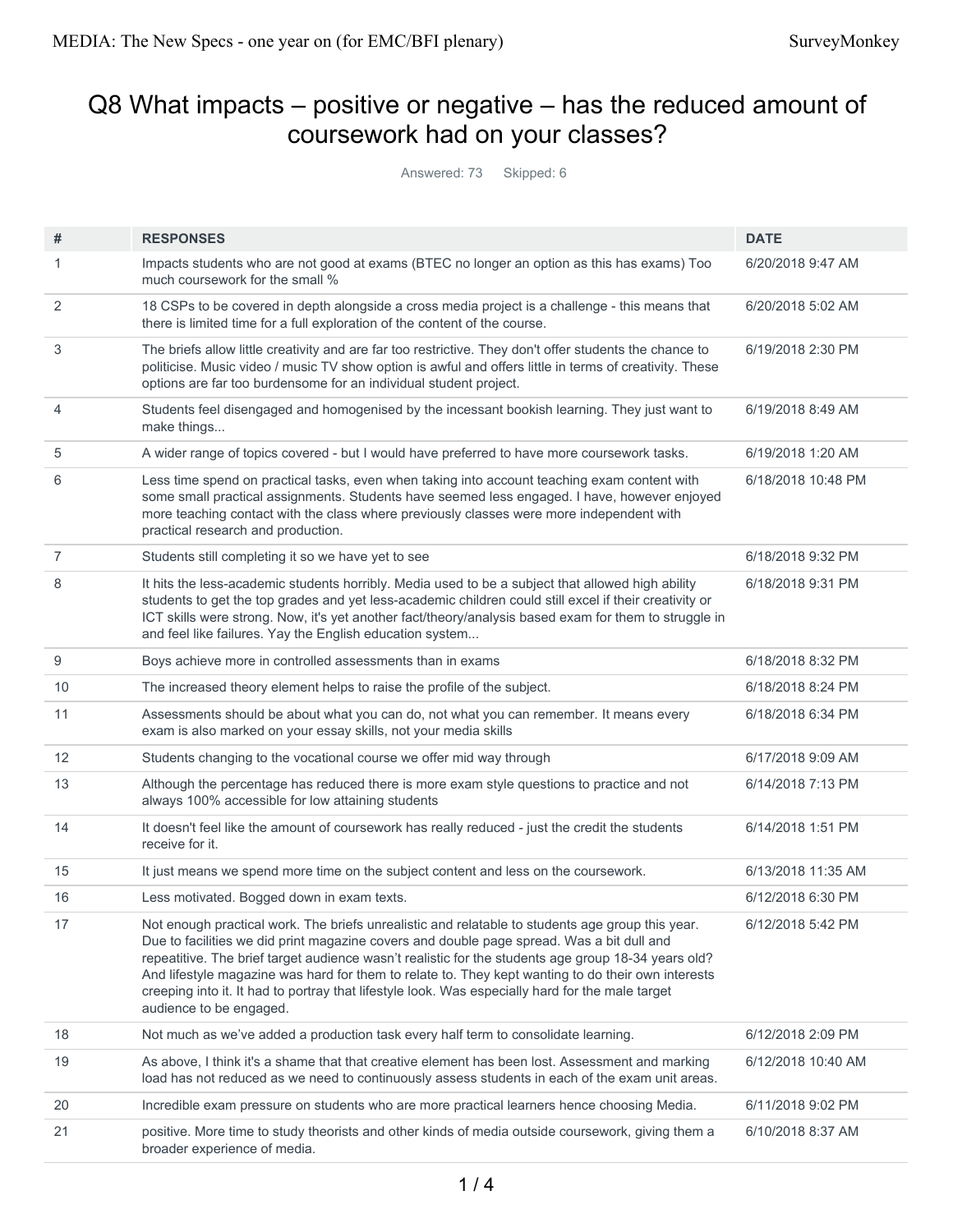| 22 | Coursework either comes as a bit of a shock to students who are used to writing exam answers -<br>or, students take the course and are disappointed that the practical element has been reduced.                                                                                                                                                                                                                                                                                                                                                                                     | 6/9/2018 11:28 PM |
|----|--------------------------------------------------------------------------------------------------------------------------------------------------------------------------------------------------------------------------------------------------------------------------------------------------------------------------------------------------------------------------------------------------------------------------------------------------------------------------------------------------------------------------------------------------------------------------------------|-------------------|
| 23 | There is still quite a bit to do for the a-level option considering research does not count                                                                                                                                                                                                                                                                                                                                                                                                                                                                                          | 6/9/2018 10:27 PM |
| 24 | Students care about it less as it's worth less. The amount of time it takes isn't equable to the % of<br>the qualification it pertains to.                                                                                                                                                                                                                                                                                                                                                                                                                                           | 6/9/2018 10:08 PM |
| 25 | It has led to a less rounded education as I always felt the blog was an opportunity to explore<br>different avenues.                                                                                                                                                                                                                                                                                                                                                                                                                                                                 | 6/9/2018 10:03 PM |
| 26 | Negative- lack of research skills, critical thinking skills at.                                                                                                                                                                                                                                                                                                                                                                                                                                                                                                                      | 6/9/2018 9:23 PM  |
| 27 | They are bored of filling in grids - they want to do more practical and creative media work                                                                                                                                                                                                                                                                                                                                                                                                                                                                                          | 6/9/2018 8:20 PM  |
| 28 | No opportunity for improvement from as to a2. Having to build in lots of extra practicals to<br>upskill, which impacts on course teaching time for exam content                                                                                                                                                                                                                                                                                                                                                                                                                      | 6/9/2018 5:43 PM  |
| 29 | The students who like media usually are not so able in the area of writing and fact retention, but in<br>the past did well in the project work, this of course is now worth less and the exams are very<br>complicated.                                                                                                                                                                                                                                                                                                                                                              | 6/9/2018 3:52 PM  |
| 30 | Less time to develop technical skills, no marks for creativity therefore dry, derivative products more<br>likely, increases the likelihood of disengagement, lack of preparedness for a media (or similar)<br>practice degree                                                                                                                                                                                                                                                                                                                                                        | 6/9/2018 2:11 PM  |
| 31 | Positives: There is less stress I think; as their other subjects have also got tougher, having to plan<br>filming and spending considerable time editing, reshooting etc was becoming more and more<br>challenging in terms of the time commitment. From a teacher perspective, the marking and<br>moderation is also considerably more manageable. Negatives: students who are anxious in<br>exams are now more disadvantaged. Along with the other subject changes, I feel that they are<br>now incredibly vulnerable.                                                             | 6/9/2018 1:09 PM  |
| 32 | Less engagement, students are bored, more pressure, more stress                                                                                                                                                                                                                                                                                                                                                                                                                                                                                                                      | 6/9/2018 12:13 PM |
| 33 | Positive impact as students who have less research and planning this is clearly reflected in their<br>final production piece. This has been the biggest positive. Students have responded well to the<br>coursework briefs and there is more ownership on their part as I now don't have to ensure 4<br>pieces are completed etc and they are more involved in it.                                                                                                                                                                                                                   | 6/9/2018 10:49 AM |
| 34 | Much more pressure on students to remember a greater amount of information. Most students<br>choose Media because they are more creative minded and want to do more practical tasks but<br>this has been taken away a great deal.                                                                                                                                                                                                                                                                                                                                                    | 6/9/2018 10:32 AM |
| 35 | There's no positive to this. It will simply make it harder to motivate students and harder for them to<br>achieve                                                                                                                                                                                                                                                                                                                                                                                                                                                                    | 6/9/2018 8:48 AM  |
| 36 | Ther is not a reduced amount of coursework. Students still have to learn skills, but then apply<br>them perfectly just once. Teaching the skills, and how complicated the different parts are, and<br>learning the technology is what takes time. That still has to happen. Just because it is now valued<br>less doesn't mean the teaching is reduced. Unless you just dont care about them not really<br>learning to take photo or to edit.                                                                                                                                        | 6/9/2018 8:10 AM  |
| 37 | Will definitely affect grades, new courses are very hard for lower ability students to access.                                                                                                                                                                                                                                                                                                                                                                                                                                                                                       | 6/9/2018 7:49 AM  |
| 38 | No difference yet- they had opted for the course before we knew which spec we were going with-<br>they are finding it hard!                                                                                                                                                                                                                                                                                                                                                                                                                                                          | 6/9/2018 7:29 AM  |
| 39 | Their production skills are less developed, which is unfortunate as these skills are part of the<br>unique nature of the subject. They are spending more time writing and prepping for the exams<br>instead, which is limiting to their creativity.                                                                                                                                                                                                                                                                                                                                  | 6/9/2018 7:09 AM  |
| 40 | Pupils chose the subject for the practical element and now are bogged down with the amount of<br>extended writing. They feel they're in English except they're just analysing a different product.<br>University courses in Media are a lot more practical so A level experience doesn't match up.                                                                                                                                                                                                                                                                                   | 6/9/2018 6:29 AM  |
| 41 | They are less engaged and it has made the atmosphere in a Media Studies classroom much more<br>traditional, with little opportunity to develop a more adult relationship with classes. Allied to this is<br>the fact that it makes the student much less independent in their learning. Together with the<br>increased content, they appear to be consuming their education, rather than thinking for<br>themselves. However, positively, it has allowed us to allocate more time to the development of<br>practical skills - ironic as their technical skill is no longer assessed. | 6/9/2018 6:01 AM  |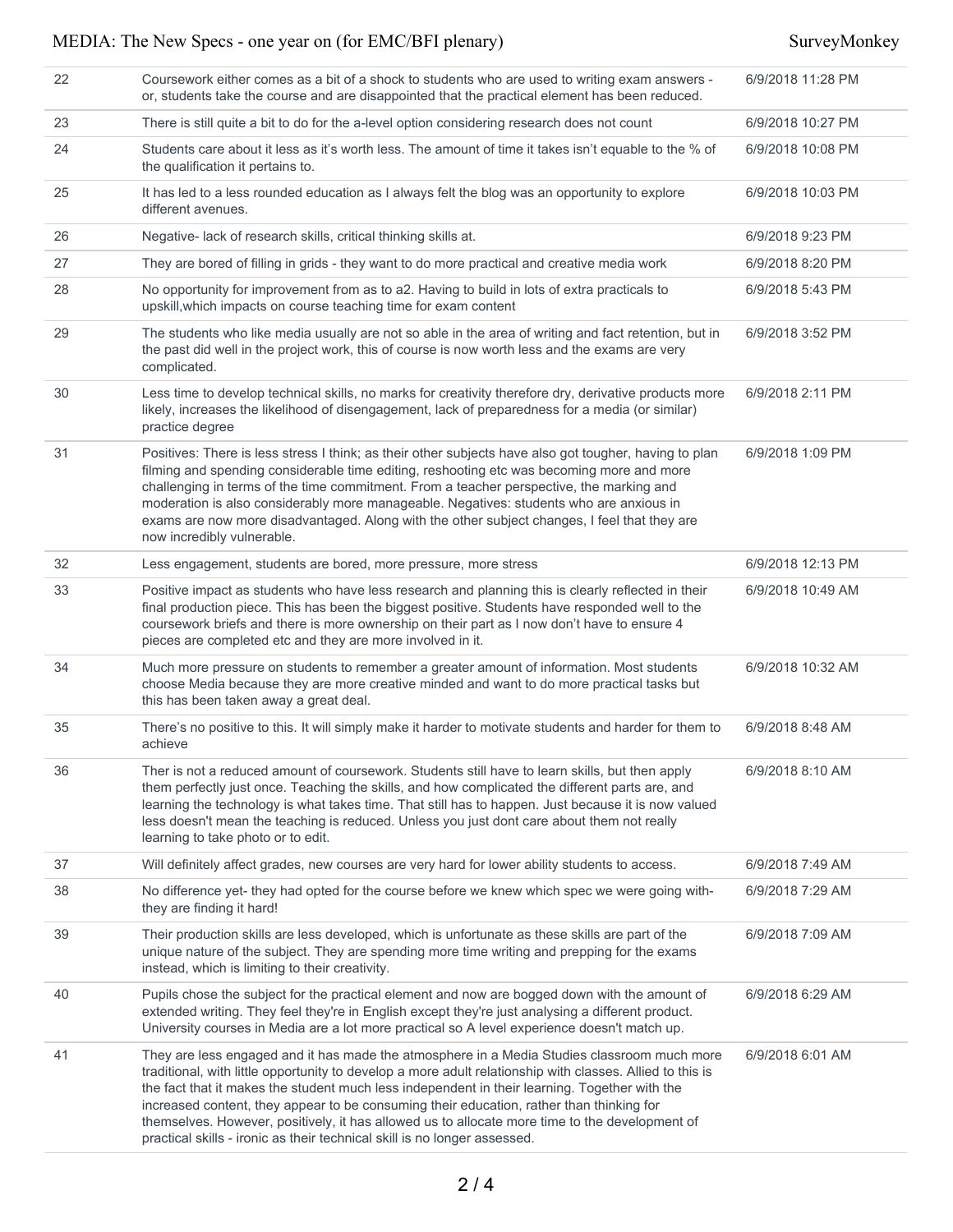| 42 | Focus on practical task                                                                                                                                                                                                                                                                                                                                                                                                        | 6/8/2018 10:25 PM |
|----|--------------------------------------------------------------------------------------------------------------------------------------------------------------------------------------------------------------------------------------------------------------------------------------------------------------------------------------------------------------------------------------------------------------------------------|-------------------|
| 43 | Students don't have a chance to practice organisational skills and creativity until the NEA then it's<br>a bit of a shock to have to pick up a camera after all that cosy note-taking                                                                                                                                                                                                                                          | 6/8/2018 9:59 PM  |
| 44 | I don't teach the coursework element                                                                                                                                                                                                                                                                                                                                                                                           | 6/8/2018 9:57 PM  |
| 45 | haven't started yet                                                                                                                                                                                                                                                                                                                                                                                                            | 6/8/2018 9:29 PM  |
| 46 | Although the value of coursework had been reduced, the briefs still involve a lot of work and the<br>students still have to do extensive research and planning (even though it's not marked). With the<br>high volume of topics required for the exam we don't really have the time to give coursework the<br>attention it needs.                                                                                              | 6/8/2018 8:12 PM  |
| 47 | Again with less academic students has meant that their access to the top grade boundaries has<br>been hindered unfairly                                                                                                                                                                                                                                                                                                        | 6/8/2018 7:51 PM  |
| 48 | Mine is a highly academic cohort who do well on theory so I imagine it'll be good for their marks.<br>However for students wanting to do Media production at university for instance, it isn't so good as<br>there's less to show in a portfolio. Also, making the NEA worth less but making students work<br>alone AND giving briefs that ensure they have to produce three minutes and a website seems<br>counterproductive. | 6/8/2018 7:11 PM  |
| 49 | Students are very disengage and bored. My marking workload is easier                                                                                                                                                                                                                                                                                                                                                           | 6/8/2018 7:07 PM  |
| 50 | It's a chance for our practical kids to shine and we are lucky to have good facilities and experts on<br>hand to help. Many of our eal students could have done with more marks for coursework as they<br>are talented practically but find writing harder                                                                                                                                                                     | 6/8/2018 6:21 PM  |
| 51 | LAS have struggled with the content- heavy spec. Students have been disappointed with the lack<br>of practical that actually "counts" towards their GCSE. It has been easier to manage lessons with<br>less independence but that's not a massive bonus.                                                                                                                                                                       | 6/8/2018 6:14 PM  |
| 52 | Negative. Their creativity is limited and there not enough coursework throughout the course to<br>keep them engaged                                                                                                                                                                                                                                                                                                            | 6/8/2018 4:38 PM  |
| 53 | Students are less engaged and would like more practicals. We do embed practicals whilst learning<br>set texts but are mindful of having to fit all the content too.                                                                                                                                                                                                                                                            | 6/8/2018 4:29 PM  |
| 54 | more time to focus on exam but doesn't suit the more creative, less academic students                                                                                                                                                                                                                                                                                                                                          | 6/8/2018 2:38 PM  |
| 55 | I feel that more coursework gives the students a flavour of what the media is like. Also, writing a<br>long essay or research project is helpful for university skills.                                                                                                                                                                                                                                                        | 6/8/2018 2:10 PM  |
| 56 | Very little time for practical, less grasp of theory into production practices and just not as<br>enjoyable.                                                                                                                                                                                                                                                                                                                   | 6/8/2018 2:05 PM  |
| 57 | Lower engagement, disaffected learners, insecure predicted grades and fear as to the enormous<br>content to cover for 70% examinable content. Plus the volume of NEA expected for only 30% is<br>unbalanced. Eg Two magazine covers, a website and two articles- this is more than required d by<br>the old specs for 50%!                                                                                                     | 6/8/2018 1:04 PM  |
| 58 | The exam is much bigger (more riding on it); the 'individual' nature of the production to a 30%<br>weighting is a mismatch. it's had a huge impact on our year plan - planning for it, alongside Film<br>Studies, is difficult to manage from a resourcing perspective.                                                                                                                                                        | 6/8/2018 12:30 PM |
| 59 | Students really look forward to the coursework and now with it reduced, students are not as keen<br>in taking the subject.                                                                                                                                                                                                                                                                                                     | 6/8/2018 12:00 PM |
| 60 | Less engagement, the course also now feels disjointed and doesn't allow the students to do in<br>depth research which is useful at University.                                                                                                                                                                                                                                                                                 | 6/8/2018 11:53 AM |
| 61 | Little impact so far - once we are two or three years down the line it may then have a negative<br>impact on numbers taking up the subject.                                                                                                                                                                                                                                                                                    | 6/8/2018 11:27 AM |
| 62 | Less motivated. Reduction in quality as less time to practice skills before coursework unit.                                                                                                                                                                                                                                                                                                                                   | 6/8/2018 11:00 AM |
| 63 | It's easier to manage as a class teacher - less 'little bits of work' to chase. Dropping from 60% to<br>30% makes it less accessible to mixed abilities.                                                                                                                                                                                                                                                                       | 6/8/2018 10:34 AM |
| 64 | - = the whole point of Media Studies in theory and then practice. The old spec called for work in<br>both years, which gave students variety, and allowed them to experiment and be creative. Again,<br>the very life of the subject has been ripped out.                                                                                                                                                                      | 6/8/2018 10:32 AM |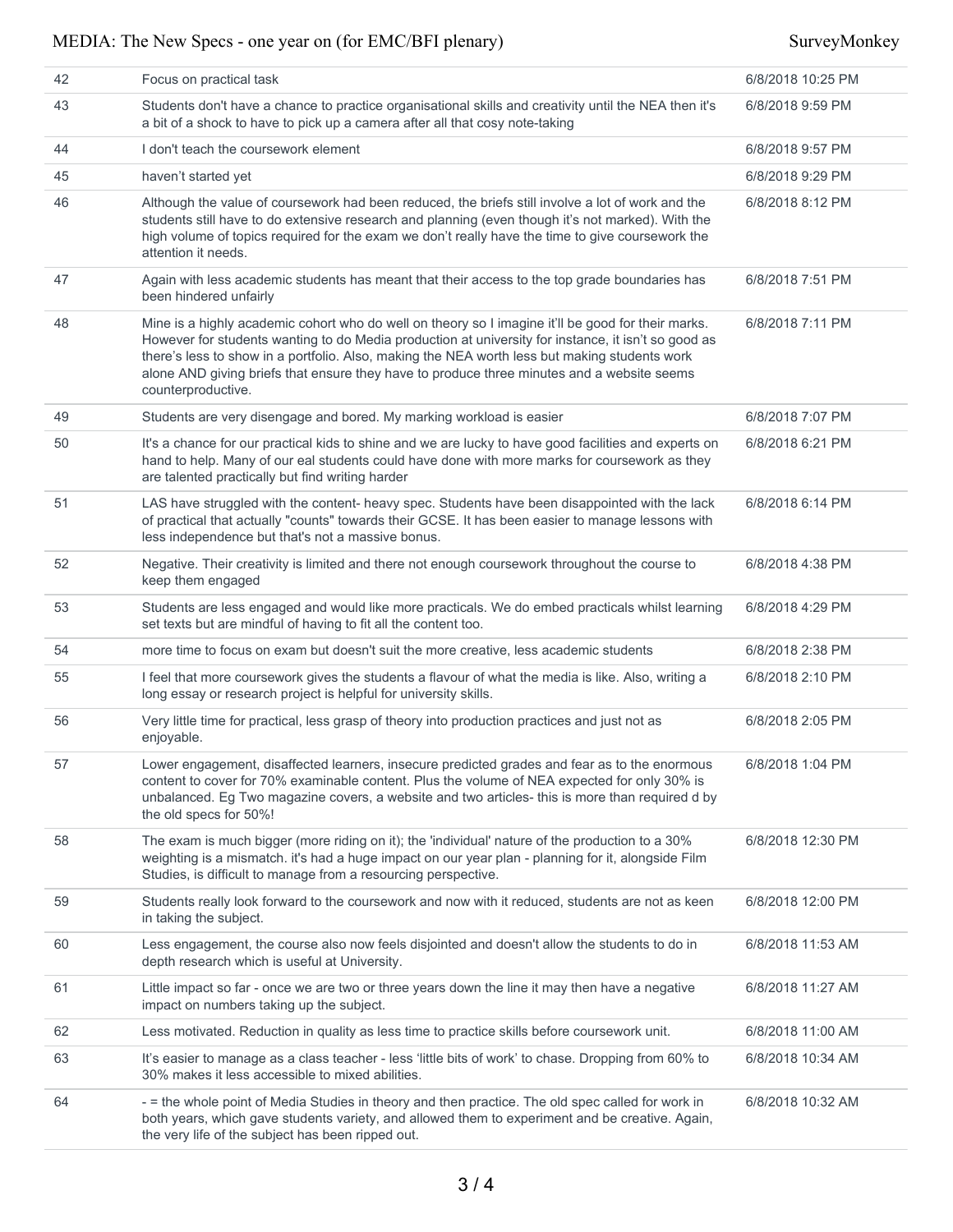| 65 | ?                                                                                                                                                                                                                  | 6/8/2018 10:28 AM |
|----|--------------------------------------------------------------------------------------------------------------------------------------------------------------------------------------------------------------------|-------------------|
| 66 | Formerly the attitude to media was as a subject where you just came in, logged on and pootled<br>through coursework at your own pace. Now, it is seen more as a subject where you sit in a<br>classroom and learn. | 6/8/2018 10:18 AM |
| 67 | They are bored of so much repetition. Learn set text. Analyse. Repeat. By the time gcse get to a<br>level they will be sick of it!                                                                                 | 6/8/2018 10:04 AM |
| 68 | Smaller cohort                                                                                                                                                                                                     | 6/8/2018 10:04 AM |
| 69 | I have built in time for practical work to build their skills before the NEA so it's not made a huge<br>impact but obviously that's difficult to manage alongside the amount of content we need to cover.          | 6/8/2018 10:00 AM |
| 70 | I am realising how much more time I need to allocate to teaching theory so my students are<br>confident and reducing lesson time on coursework                                                                     | 6/8/2018 9:47 AM  |
| 71 | Negative. They love creating. I feel somewhat guilty that we don't have the time to equip them with<br>the amazing skills their predecessors are leaving school with.                                              | 6/7/2018 9:35 PM  |
| 72 | There are been fewer opportunities to have space to be creative thus far. We are working on this<br>and will find time next year within SOW to provide this.                                                       | 6/7/2018 2:29 PM  |
| 73 | More focus on clarifying concepts and more creativity.                                                                                                                                                             | 6/7/2018 12:07 PM |
|    |                                                                                                                                                                                                                    |                   |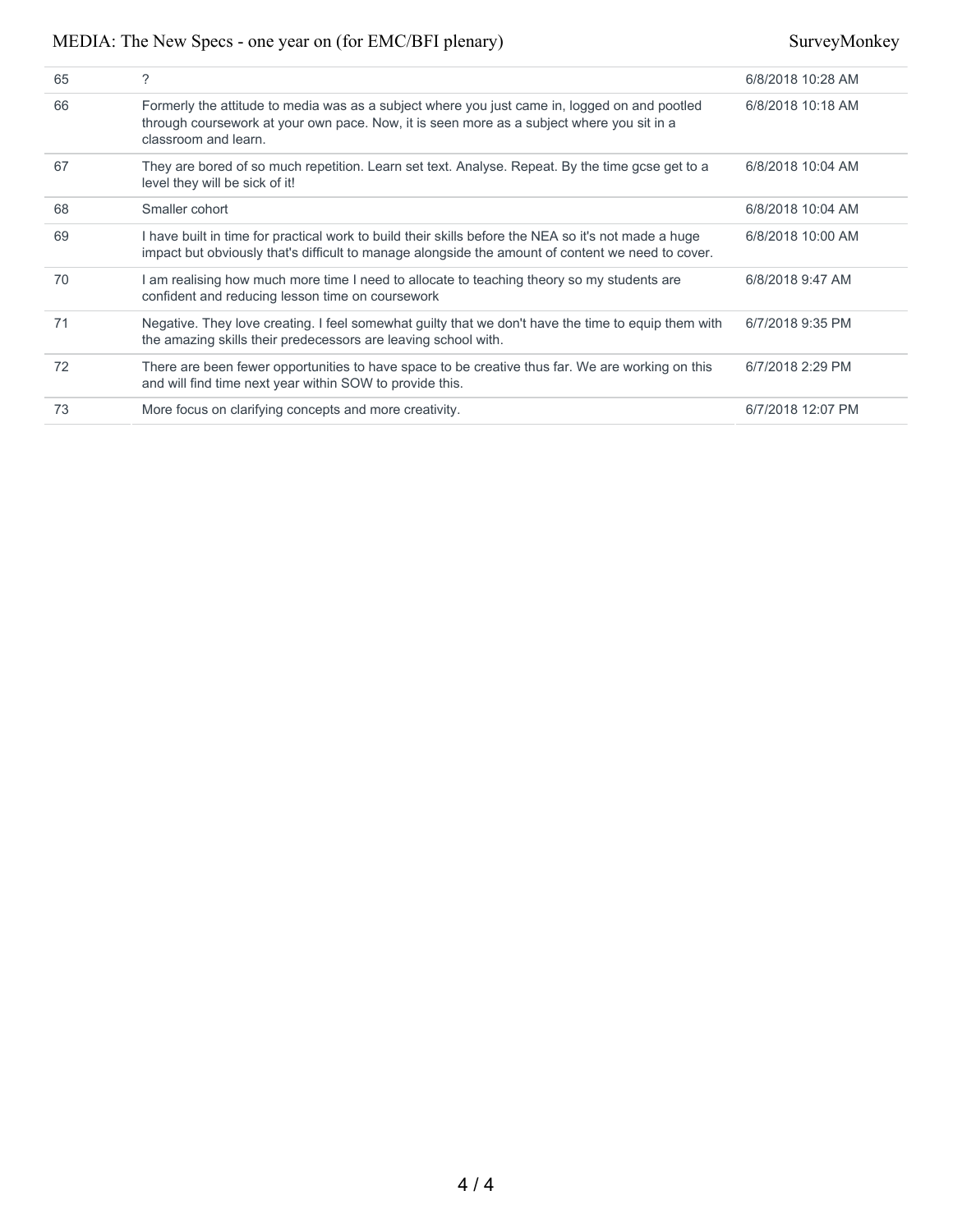# Q9 What have been your top 3 issues or concerns with the new specifications?

Answered: 75 Skipped: 4

| #              | <b>RESPONSES</b>                                                                                                                                                                                                                                                                                | <b>DATE</b>        |
|----------------|-------------------------------------------------------------------------------------------------------------------------------------------------------------------------------------------------------------------------------------------------------------------------------------------------|--------------------|
| 1              | Too much content No longer have the free to choose texts and react to changes in media<br>Ridiculous and unrealistic amount of theorists to shoe horn in - students are not coping                                                                                                              | 6/20/2018 9:47 AM  |
| 2              | Time to cover the content Supporting documents (SAMs in particular) and guidance on awarding<br>levels at GCSE Examples of work / exemplar answers                                                                                                                                              | 6/20/2018 5:02 AM  |
| 3              | 1. Lack of support material, including text books 2. Lack of specimen assessment material 3.<br>Limited range of coursework briefs in the moving image                                                                                                                                          | 6/19/2018 2:30 PM  |
| 4              | Too little choice (particularly around CSPs). Too little coursework (we've gone from 60% to 30%).<br>Having half the taught content on Paper 1 (A level) NOT show up on the test feels like a massive<br>waste of everybody's time.                                                             | 6/19/2018 8:49 AM  |
| 5              | - Students working on filmed projects alone as some will greatly struggle and teams are essential<br>for filmmaking anyway! - Too many topics to get through - Uncertainty as to precisely what will be<br>asked in the exam as the spec and provided details are rather vague (AQA Media GCSE) | 6/19/2018 1:20 AM  |
| 6              | Lack of clarity and teaching guide produced mid term when already taught content. Concerns<br>about how best to teach theoretical contexts and finding resources on theory.                                                                                                                     | 6/18/2018 10:48 PM |
| $\overline{7}$ | 1. Some of material to be studied is very unappealing. 2. List of theorists has proved intimidating<br>for the non specialists on our team 3. Course doesn't feel at all cohesive                                                                                                               | 6/18/2018 9:32 PM  |
| 8              | 1. Restricted set products - I pity the examiners for the next few summers. 2. Bizarre choices of set<br>products seen as irrelevant by students - The Archers?!? Seriously?!?                                                                                                                  | 6/18/2018 9:31 PM  |
| 9              | The amount of times they will be altered, suitability for male pupils and availability of info on them                                                                                                                                                                                          | 6/18/2018 8:32 PM  |
| 10             | The quantity of content to cover in the time available. I would like more resources on theories. I<br>would like the research and planning element of the production element to be included in the<br>assessment.                                                                               | 6/18/2018 8:24 PM  |
| 11             | Too prescriptive - it's as if teachers are not trusted to choose suitable texts to study                                                                                                                                                                                                        | 6/18/2018 6:34 PM  |
| 12             | Remembering theory/theorists, so much to learn about so much, woman's hour - especially for my<br>boys group and especially the chosen episode                                                                                                                                                  | 6/17/2018 9:09 AM  |
| 13             | Amount of content and theory Lack of exemplars for a level. Teaching radio, newspapers and video<br>games                                                                                                                                                                                       | 6/14/2018 7:13 PM  |
| 14             | Student's expectations of the course. Being able to cover all exam content in enough depth to<br>embed understanding.                                                                                                                                                                           | 6/14/2018 1:51 PM  |
| 15             | Too much time has to be spent on the CSPs and with all the subject content there was not enough<br>time to cover all the CSPs adequately                                                                                                                                                        | 6/13/2018 11:35 AM |
| 16             | Not enough clarity from board. Too much content. Tedious set texts.                                                                                                                                                                                                                             | 6/12/2018 6:30 PM  |
| 17             | Brief Access and easy access to sample statement of aims. Statement of aims sample wasn't<br>even the brief we were doing and no alternative. Hard to mark statement of aims.                                                                                                                   | 6/12/2018 5:42 PM  |
| 18             | - amount of content - not easy to prepare then adequately - contexts                                                                                                                                                                                                                            | 6/12/2018 2:09 PM  |
| 19             | 1. Time to get through the course 2. Academic nature of it - not ideal for cohort 3. Not necessarily<br>preparing students for a career in media                                                                                                                                                | 6/12/2018 10:40 AM |
| 20             | How late it was announced. Limited materials (eg late text book and lack of exemplar answers for<br>sample papers st this stage)                                                                                                                                                                | 6/11/2018 9:02 PM  |
| 21             | Not enough info on some elements, eg industry, for non-specialists it feels a bit like scrambling in<br>the dark as to finding relevant info Emphasise that we need to teach online and print more-from<br>spec it's easy to focus on set texts More SAMs please                                | 6/10/2018 8:37 AM  |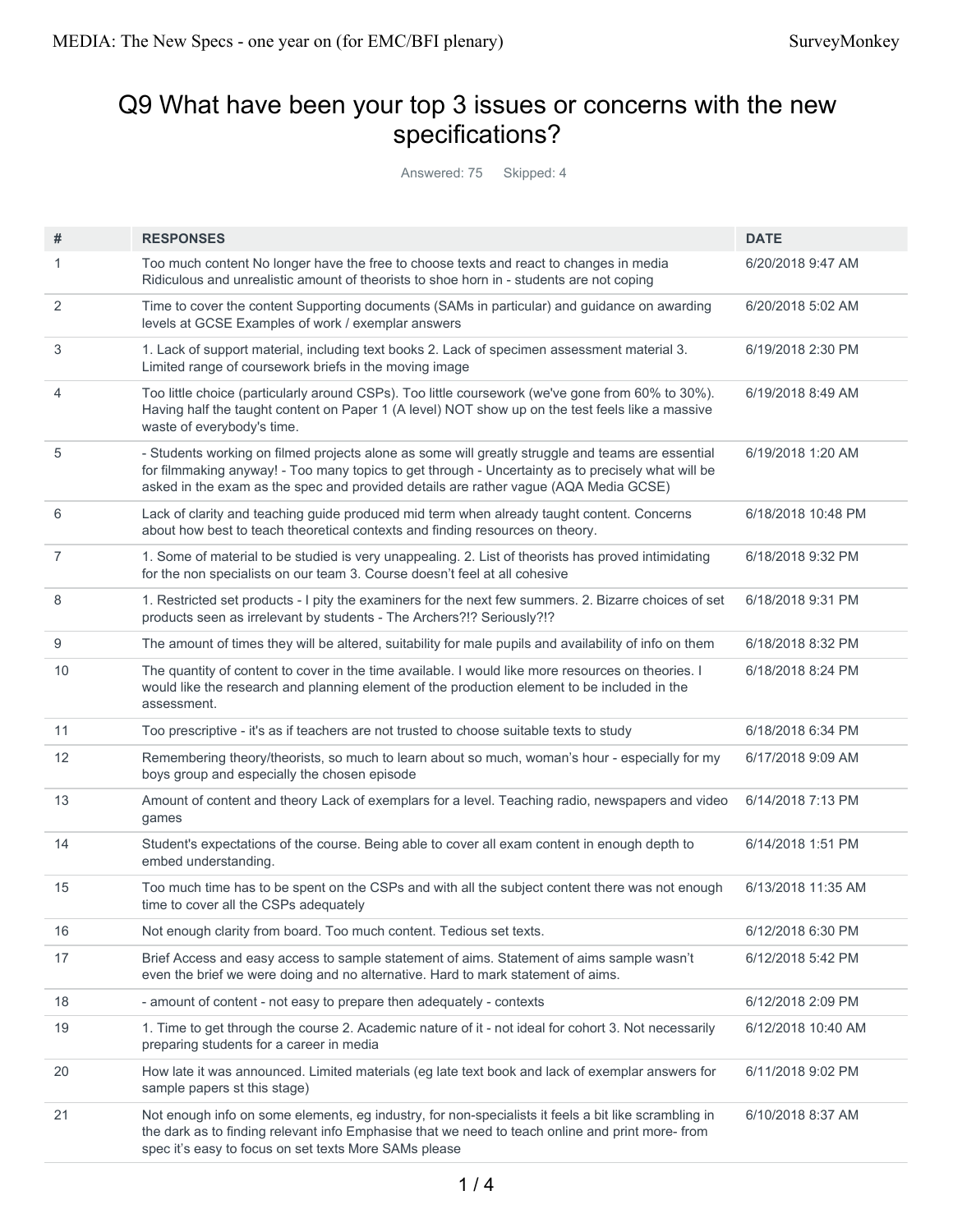| 22 | 1. Theorists on the spec seem arbitrary/restrictive choices. No Chomsky, Klein, Williams, Zizek,<br>Mulvey etc instead we have some theorists who just seem to state the obvious - e.g. Van Zoonen,<br>Gerbner 2. Coursework briefs have strange and unreasonable restrictions like 'you can't make a<br>music video for a song that already has a music video'. 3. Too many set texts/ some set texts are<br>uninspired choices.                                                                                                                                                                                                                                                                                                                                                                                                                                                                                                                                                                                                                                                                                                                                                                                                                                                                | 6/9/2018 11:28 PM |
|----|--------------------------------------------------------------------------------------------------------------------------------------------------------------------------------------------------------------------------------------------------------------------------------------------------------------------------------------------------------------------------------------------------------------------------------------------------------------------------------------------------------------------------------------------------------------------------------------------------------------------------------------------------------------------------------------------------------------------------------------------------------------------------------------------------------------------------------------------------------------------------------------------------------------------------------------------------------------------------------------------------------------------------------------------------------------------------------------------------------------------------------------------------------------------------------------------------------------------------------------------------------------------------------------------------|-------------------|
| 23 | The amount of content for each topic, the time-frame to teach them and also the things selected for<br>each component                                                                                                                                                                                                                                                                                                                                                                                                                                                                                                                                                                                                                                                                                                                                                                                                                                                                                                                                                                                                                                                                                                                                                                            | 6/9/2018 10:27 PM |
| 24 | Choice of names texts is poor Coursework lower % Lack of exam prep material                                                                                                                                                                                                                                                                                                                                                                                                                                                                                                                                                                                                                                                                                                                                                                                                                                                                                                                                                                                                                                                                                                                                                                                                                      | 6/9/2018 10:08 PM |
| 25 | I personally find the prescriptive nature of th A level Media course has led to me question whether I<br>wish to continue teaching. I enjoyed the opportunities the old spec OCR A level afforded me and<br>sadly this is no longer the case. I felt the praxis of theory and practical no longer exists and the A<br>level is stultifying.                                                                                                                                                                                                                                                                                                                                                                                                                                                                                                                                                                                                                                                                                                                                                                                                                                                                                                                                                      | 6/9/2018 10:03 PM |
| 26 | Too much content.                                                                                                                                                                                                                                                                                                                                                                                                                                                                                                                                                                                                                                                                                                                                                                                                                                                                                                                                                                                                                                                                                                                                                                                                                                                                                | 6/9/2018 9:23 PM  |
| 27 | Too much content Uninspiring choices of set texts eg The Sun, Zoella, Kardashians Not enough<br>practical, creative work                                                                                                                                                                                                                                                                                                                                                                                                                                                                                                                                                                                                                                                                                                                                                                                                                                                                                                                                                                                                                                                                                                                                                                         | 6/9/2018 8:20 PM  |
| 28 | No clarity on exam structure, what is unseen etc No clarity on nea expectations No sample<br>exams/exemplar answers                                                                                                                                                                                                                                                                                                                                                                                                                                                                                                                                                                                                                                                                                                                                                                                                                                                                                                                                                                                                                                                                                                                                                                              | 6/9/2018 5:43 PM  |
| 29 | Amount of content and information students have to retain The move toward business studies The<br>move away from philosophical thinking and writing                                                                                                                                                                                                                                                                                                                                                                                                                                                                                                                                                                                                                                                                                                                                                                                                                                                                                                                                                                                                                                                                                                                                              | 6/9/2018 3:52 PM  |
| 30 | Set texts - too limiting. Some v dry and weaker students get disengaged more quickly with some of<br>the 'higher brow' texts. Content to cover - too much and too superficial Complicated and<br>convoluted specs that are hard to extrapolate and lack of working examples to show students or<br>for teachers to use as a bench mark                                                                                                                                                                                                                                                                                                                                                                                                                                                                                                                                                                                                                                                                                                                                                                                                                                                                                                                                                           | 6/9/2018 2:11 PM  |
| 31 | 1. Vagueness of exam criteria 2. The broad scope of study for each film 3. The repetitive nature of<br>teaching the films; time constraints mean that the "watch, analyse scenes, write extended practice<br>answers, repeat" model is wearing a little thin and I am struggling to find ways to make lessons<br>more interesting, particularly at GCSE                                                                                                                                                                                                                                                                                                                                                                                                                                                                                                                                                                                                                                                                                                                                                                                                                                                                                                                                          | 6/9/2018 1:09 PM  |
| 32 | Several of the case studies are boring, students are losing interest and dropping the subject, too<br>much to cram in so not enough time to deepen understanding                                                                                                                                                                                                                                                                                                                                                                                                                                                                                                                                                                                                                                                                                                                                                                                                                                                                                                                                                                                                                                                                                                                                 | 6/9/2018 12:13 PM |
| 33 | The inability to cover everything in a reasonable amount of depth. Student engagement/ability to<br>deal with the rapid change/pace of the course. Lack of time to fit in practical tasks. As there isn't a<br>comment box for q2: Engagement ranged from highly engaged to engaged depending on content.<br>My AS students loved Zoella as it was relevant to them whereas my GCSE students did not enjoy<br>the contextual aspects of every text we looked at.                                                                                                                                                                                                                                                                                                                                                                                                                                                                                                                                                                                                                                                                                                                                                                                                                                 | 6/9/2018 11:44 AM |
| 34 | I like the new spec but my only issue is the engagement issues I have encountered over some of<br>the set texts                                                                                                                                                                                                                                                                                                                                                                                                                                                                                                                                                                                                                                                                                                                                                                                                                                                                                                                                                                                                                                                                                                                                                                                  | 6/9/2018 10:49 AM |
| 35 | 1. No reference materials - text books still not released almost a year into the course. 2. The CSPs<br>given are often unaccessible due to having to pay for them - for example the exam board said Lara<br>Croft Go was free to download but it isn't. 3. The CSPs are very hard to cover and take a long time<br>to understand, which takes time away from learning about the general media topics.                                                                                                                                                                                                                                                                                                                                                                                                                                                                                                                                                                                                                                                                                                                                                                                                                                                                                           | 6/9/2018 10:32 AM |
| 36 | Narrow range of content, lack of freedom over objects of study, over focus on texts at expense of<br>broader issues such as regulation and censorship                                                                                                                                                                                                                                                                                                                                                                                                                                                                                                                                                                                                                                                                                                                                                                                                                                                                                                                                                                                                                                                                                                                                            | 6/9/2018 8:48 AM  |
| 37 | 1. Being prescribed in my teaching so much. When I try to teach skills using my own case studies<br>students complain that we are not covering spec content. I am a very experienced media teacher.<br>2. There is so much information - almost too much- to read and absorb at the same time as<br>teaching and following a SOW. This is because it took so long for the courses to be accredited -<br>there was not time to plan before we started. This is another complaint form ungrateful learners.<br>Why didnt we have the text book form the stat off the course???? Because it wasnt published until<br>September. 3. Dissatisfied with my scheme of work, because the coursework element was not<br>introduced until March, I had to teach new subjects to allow fair choice. I have now rewritten my<br>scheme of work so coursework options are covered before the Easter holiday. This has been<br>made worse by my own instituion still applying 'transition' even though we are now linear- we have<br>lost more than four teaching weeks as a result - which was not foreseen or planned for. Very little<br>time to carm the coursework and a mock exam and starting ucas etc in the last 3 weeks of term.<br>But that is the way a large institution hasnt though it through. | 6/9/2018 8:10 AM  |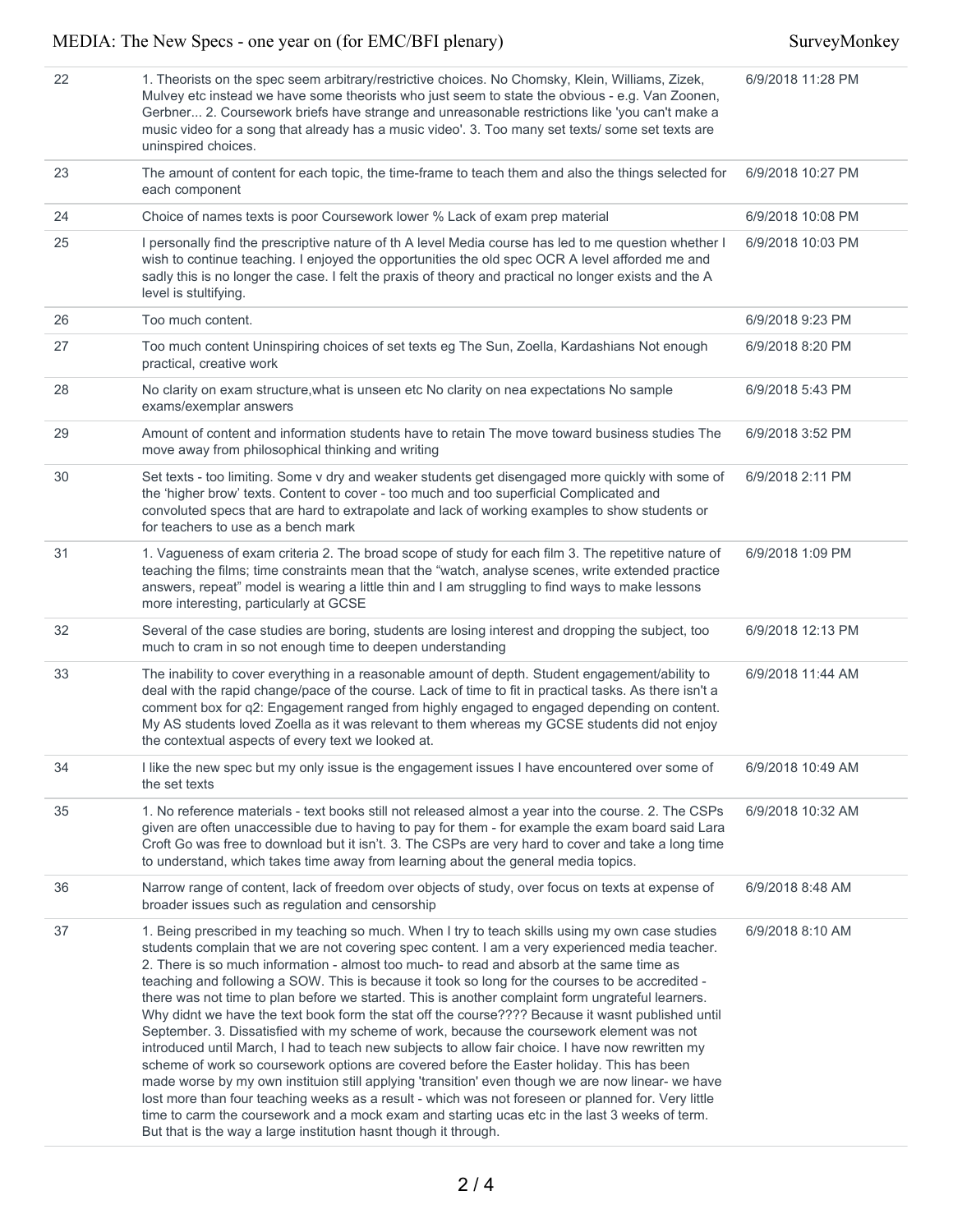| 38 | 1. Sheer amount of content at both GCSE and A Level. 2. Drowning in turgid theory. 3. Lack of<br>choice with set texts, less choice than Film Studies. 4. Sorry! Why did they bring reformed GCSEs<br>and A Levels through in the same year? Curriculum changes always used to be staggered.                                                                                                                                                                                                                                                                                                | 6/9/2018 7:49 AM  |
|----|---------------------------------------------------------------------------------------------------------------------------------------------------------------------------------------------------------------------------------------------------------------------------------------------------------------------------------------------------------------------------------------------------------------------------------------------------------------------------------------------------------------------------------------------------------------------------------------------|-------------------|
| 39 | 1. No models/ examples 2. No models/ examples 3. No 'a-level support book- not out til<br>September 2019!!! Needed all the way through as the 'first year a level book' is not covering all the<br>set texts.                                                                                                                                                                                                                                                                                                                                                                               | 6/9/2018 7:29 AM  |
| 40 | 1. Lack of resources for CSPs, and not knowing how much depth to go into to fit them all in after a<br>slow start to the year due to spec being approved at last minute. 2. Trying to balance teaching of<br>CSPs with practical production skills. 3. Resources; No text book or revision guide for students. No<br>quality resources for independent learning (e.g gcse pod, pixl, bite size etc) Lack of assessment<br>resources. 4. The CSPs are over-heavy on representation of females, and after successfully<br>managing to avoid anything Kardashian, I now know all about them!!! | 6/9/2018 7:09 AM  |
| 41 | The amount of content that is needed for each product. The lack of practical work due to amount of<br>content. The subject matter for the radio option isn't engaging. Kids don't access radio at the best<br>of times, neither of the programmes both GCSE or A level are going to encourage them to access<br>the platform. Needs to be engaging and interesting to them as it is a completely new platform for<br>most of them.                                                                                                                                                          | 6/9/2018 6:29 AM  |
| 42 | 1. Too much content 2. Too much theory for the sake of it. If you want to deliver theory do it well<br>and help students enjoy its possibilities. 3. Time needed to research info and anxiety around<br>whether it is a) accurate b) useful / usable in an exam context.                                                                                                                                                                                                                                                                                                                    | 6/9/2018 6:01 AM  |
| 43 | 1. To what extent do you have to teach each industry - they are so broad and always changing 2.<br>Students disengage with particular industries 3. The paper work and printing of resources                                                                                                                                                                                                                                                                                                                                                                                                | 6/8/2018 10:25 PM |
| 44 | Appeal of the set texts (esp music videos) Fitting it all in. There's a lot less time for creativity and<br>exploration.                                                                                                                                                                                                                                                                                                                                                                                                                                                                    | 6/8/2018 9:59 PM  |
| 45 | Uncertainty over SECTION C for AS (Newspapers) Lack of SAMS and exemplars Lack of<br>texbooks and resources                                                                                                                                                                                                                                                                                                                                                                                                                                                                                 | 6/8/2018 9:57 PM  |
| 46 | Lack of resources/model answers, the amount/hours of research I (and I imagine others) have had<br>to do - be nice for facts to be provided, lack of clarity re CSP info and then exam mark<br>scheme/questions - some things not mentioned/covered - there's too much                                                                                                                                                                                                                                                                                                                      | 6/8/2018 9:29 PM  |
| 47 | Lack of SAM's High volume of products and theories to learn. Not enough guidance for what the<br>exam board is looking for in coursework (e.g. aims and intentions examples etc.)                                                                                                                                                                                                                                                                                                                                                                                                           | 6/8/2018 8:12 PM  |
| 48 | Too many theories Recall of knowledge Worry about how the exam questions will differ from<br>exemplars                                                                                                                                                                                                                                                                                                                                                                                                                                                                                      | 6/8/2018 7:51 PM  |
| 49 | Late sign off Too long for any exemplars to be ready The idea of the advertising 'set text' not<br>actually being set                                                                                                                                                                                                                                                                                                                                                                                                                                                                       | 6/8/2018 7:11 PM  |
| 50 | Amount of content to be covered Lack of model answers (realistic ones) Difficulty in differentiation<br>particularly for lower ability students (many of whom end up taking media as it is seen a an 'easy'<br>option which of course it is not!)                                                                                                                                                                                                                                                                                                                                           | 6/8/2018 7:07 PM  |
| 51 | Lack of notes on CSPs Potential for CSPs to change yearly Lack of SAMs                                                                                                                                                                                                                                                                                                                                                                                                                                                                                                                      | 6/8/2018 6:14 PM  |
| 52 | Texts are not relevant to them. Too little coursework.                                                                                                                                                                                                                                                                                                                                                                                                                                                                                                                                      | 6/8/2018 4:38 PM  |
| 53 | Set texts need to be less overly focused on women. Broader range at A Level for gender and age<br>would make it more interesting and relevant. Applying certain named theorists for particular set<br>texts feels like it is for the sake of it rather than an actual purpose. The amount of texts needing to<br>be covered in the time frame.                                                                                                                                                                                                                                              | 6/8/2018 4:29 PM  |
| 54 | too much content to get through in AS, (especially for those centres who still input for AS and then<br>decide if to continue to A Level; meaning skimming over things and a need to revisit for year 2                                                                                                                                                                                                                                                                                                                                                                                     | 6/8/2018 2:38 PM  |
| 55 | Lack of support from OCR Narrow focus of texts Repetitive nature of answers/questions.                                                                                                                                                                                                                                                                                                                                                                                                                                                                                                      | 6/8/2018 2:10 PM  |
| 56 | Late confirmation Lack of resources available Content heavy and not enough practical/coursework                                                                                                                                                                                                                                                                                                                                                                                                                                                                                             | 6/8/2018 2:05 PM  |
| 57 | Dull inappropriate content, vague guidance for expectations, reduced NEA                                                                                                                                                                                                                                                                                                                                                                                                                                                                                                                    | 6/8/2018 1:04 PM  |
| 58 | Volume of content How content links to assessment/mark schemes - this is still very unclear to us<br>Striking an effective balance between breadth and depth - we are finding this very difficult to<br>balance.                                                                                                                                                                                                                                                                                                                                                                            | 6/8/2018 12:30 PM |